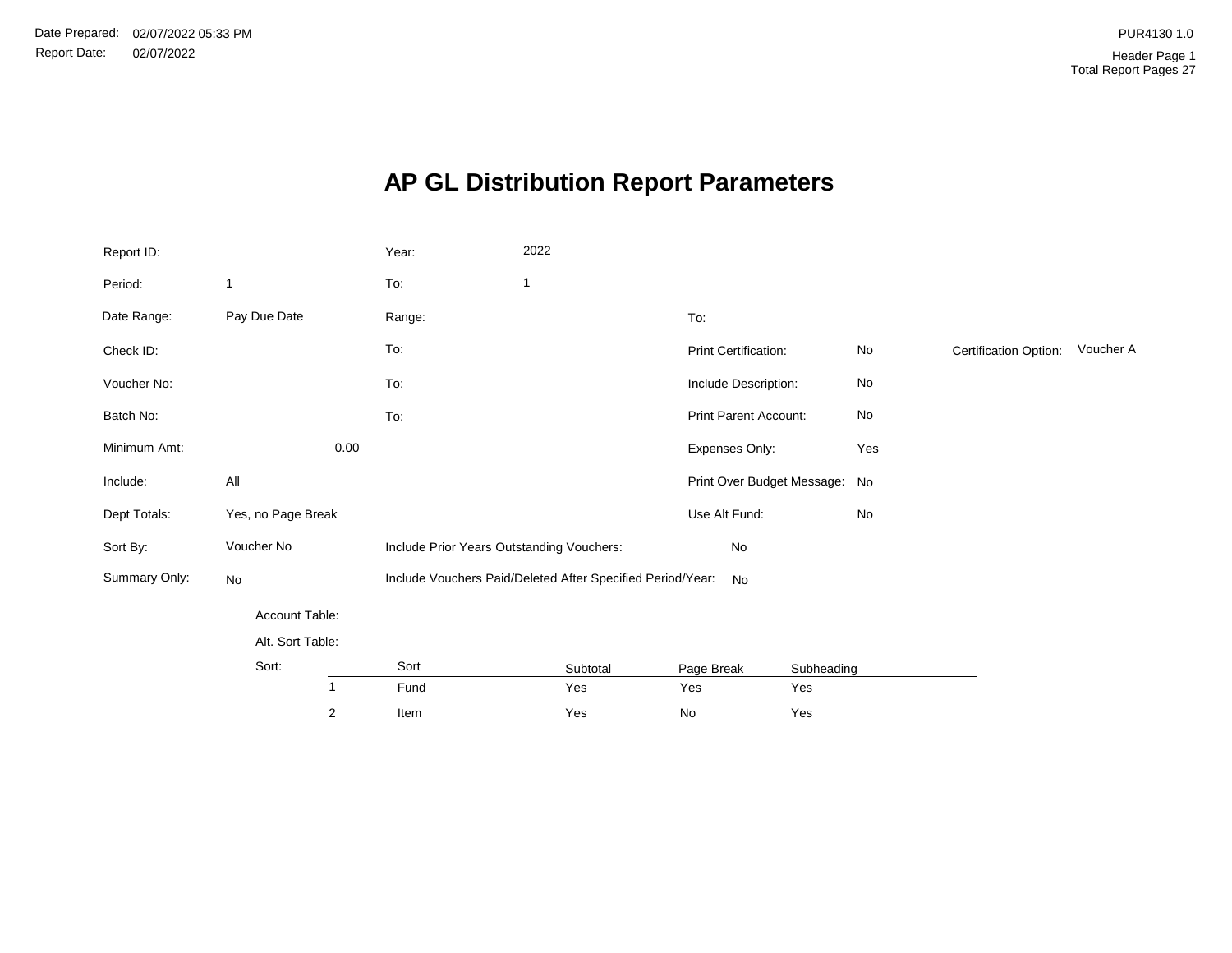Report Date: 02/07/2022

Account Table:

Alt. Sort Table:

## **TOWN OF SWEDEN** PURA130 1.0

Page 1 of 27

**AP GL Distribution Report**

Fiscal Year: 2022 Period From: 1 To: 1 Pay Due Date To:

| Account No.<br>Voucher No.<br>PO No. |   |                       |                            | Check ID Check No. Vendor Code Vendor Name               | <b>Invoice No.</b> | <b>Invoice Date</b> | <b>Pay Due</b> | Period       | Enc.<br>Amount | <b>Expense</b><br>Amount |
|--------------------------------------|---|-----------------------|----------------------------|----------------------------------------------------------|--------------------|---------------------|----------------|--------------|----------------|--------------------------|
| <b>Fund A</b>                        |   | <b>GENERAL FUND</b>   |                            |                                                          |                    |                     |                |              |                |                          |
| <b>Item 1110</b>                     |   | <b>JUSTICES</b>       |                            |                                                          |                    |                     |                |              |                |                          |
| A.1110.400                           |   |                       | JUSTICES.CONTRACTUAL       |                                                          |                    |                     |                |              |                |                          |
| 220050                               | Z | 13144                 | 0000007517                 | COMPUTER EQUIPMENT AND TECHN 14204                       |                    | 01/26/2022          | 01/26/2022     | $\mathbf{1}$ | 0.00           | 130.00                   |
| 220066                               | Ζ | 13167                 | 0000006257                 | <b>INDOFF INCORPORATED</b>                               | 3535452            | 01/26/2022          | 01/26/2022     | $\mathbf{1}$ | 0.00           | 139.99                   |
| 220069                               | Z | 13174                 | 0000003441                 | MATTHEW BENDER & CO, INC                                 | 01262022           | 01/26/2022          | 01/26/2022     | $\mathbf{1}$ | 0.00           | 426.66                   |
| 220072                               | Ζ | 13180                 | 0000001929                 | MONROE COUNTY MAGISTRATES AS 01262022                    |                    | 01/26/2022          | 01/26/2022     | $\mathbf{1}$ | 0.00           | 200.00                   |
| 220079                               | Z | 13191                 | 0000001999                 | NYS MAGISTRATES' ASSOCIATION 01262022                    |                    | 01/26/2022          | 01/26/2022     | 1            | 0.00           | 230.00                   |
| Total A.1110.400                     |   |                       | JUSTICES.CONTRACTUAL       |                                                          |                    |                     |                |              | 0.00           | 1,126.65                 |
| Total Item 1110                      |   | <b>JUSTICES</b>       |                            |                                                          |                    |                     |                |              | 0.00           | 1,126.65                 |
| <b>Item 1320</b>                     |   | <b>AUDITOR</b>        |                            |                                                          |                    |                     |                |              |                |                          |
| A.1320.400                           |   |                       | AUDITOR.CONTRACTUAL        |                                                          |                    |                     |                |              |                |                          |
| 220114                               | Z | 13176                 | 0000007450                 | MENGEL, METZGER, BARR & CO. LLF01262022REG AUI01/26/2022 |                    |                     | 01/26/2022     | -1           | 0.00           | 4,000.00                 |
| Total A.1320.400                     |   |                       | <b>AUDITOR.CONTRACTUAL</b> |                                                          |                    |                     |                |              | 0.00           | 4,000.00                 |
| Total Item 1320                      |   | <b>AUDITOR</b>        |                            |                                                          |                    |                     |                |              | 0.00           | 4,000.00                 |
| Item 1330                            |   | <b>TAX COLLECTION</b> |                            |                                                          |                    |                     |                |              |                |                          |
| A.1330.400                           |   |                       | TAX COLLECTION.CONTRACTUAL |                                                          |                    |                     |                |              |                |                          |
| 220066                               | Ζ | 13167                 | 0000006257                 | <b>INDOFF INCORPORATED</b>                               | 3535452            | 01/26/2022          | 01/26/2022     | $\mathbf{1}$ | 0.00           | 77.99                    |
| 220070                               | Z | 13175                 | 0000001898                 | <b>MCTCTRCA</b>                                          | 01262022           | 01/26/2022          | 01/26/2022     | $\mathbf{1}$ | 0.00           | 50.00                    |
| Total A.1330.400                     |   |                       | TAX COLLECTION.CONTRACTUAL |                                                          |                    |                     |                |              | 0.00           | 127.99                   |
| Total Item 1330                      |   | <b>TAX COLLECTION</b> |                            |                                                          |                    |                     |                |              | 0.00           | 127.99                   |
| <b>Item 1355</b>                     |   | <b>ASSESSMENT</b>     |                            |                                                          |                    |                     |                |              |                |                          |
| A.1355.400                           |   |                       | ASSESSMENT.CONTRACTUAL     |                                                          |                    |                     |                |              |                |                          |
| 220084                               | Z | 13189                 | 0000001988                 | NYS ASSESSORS' ASSOCIATION                               | 01262022           | 01/26/2022          | 01/26/2022     | 1            | 0.00           | 200.00                   |
| 220117                               | Z | 13178                 | 0000001920                 | MONROE COUNTY ASSESSORS' ASS 01262022                    |                    | 01/26/2022          | 01/26/2022     | $\mathbf{1}$ | 0.00           | 70.00                    |
| Total A.1355.400                     |   |                       | ASSESSMENT.CONTRACTUAL     |                                                          |                    |                     |                |              | 0.00           | 270.00                   |
| Total Item 1355                      |   | <b>ASSESSMENT</b>     |                            |                                                          |                    |                     |                |              | 0.00           | 270.00                   |
| <b>Item 1410</b>                     |   | <b>CLERK</b>          |                            |                                                          |                    |                     |                |              |                |                          |
| A.1410.400                           |   |                       | <b>CLERK.CONTRACTUAL</b>   |                                                          |                    |                     |                |              |                |                          |
| 220065                               | Z | 13166                 | 0000008019                 | ICC COMMUNITY DEVELOPMENT SOI GC00115604                 |                    | 01/26/2022          | 01/26/2022     | 1            | 0.00           | 1,195.00                 |
| 220066                               | Ζ | 13167                 | 0000006257                 | <b>INDOFF INCORPORATED</b>                               | 3535452            | 01/26/2022          | 01/26/2022     | 1            |                |                          |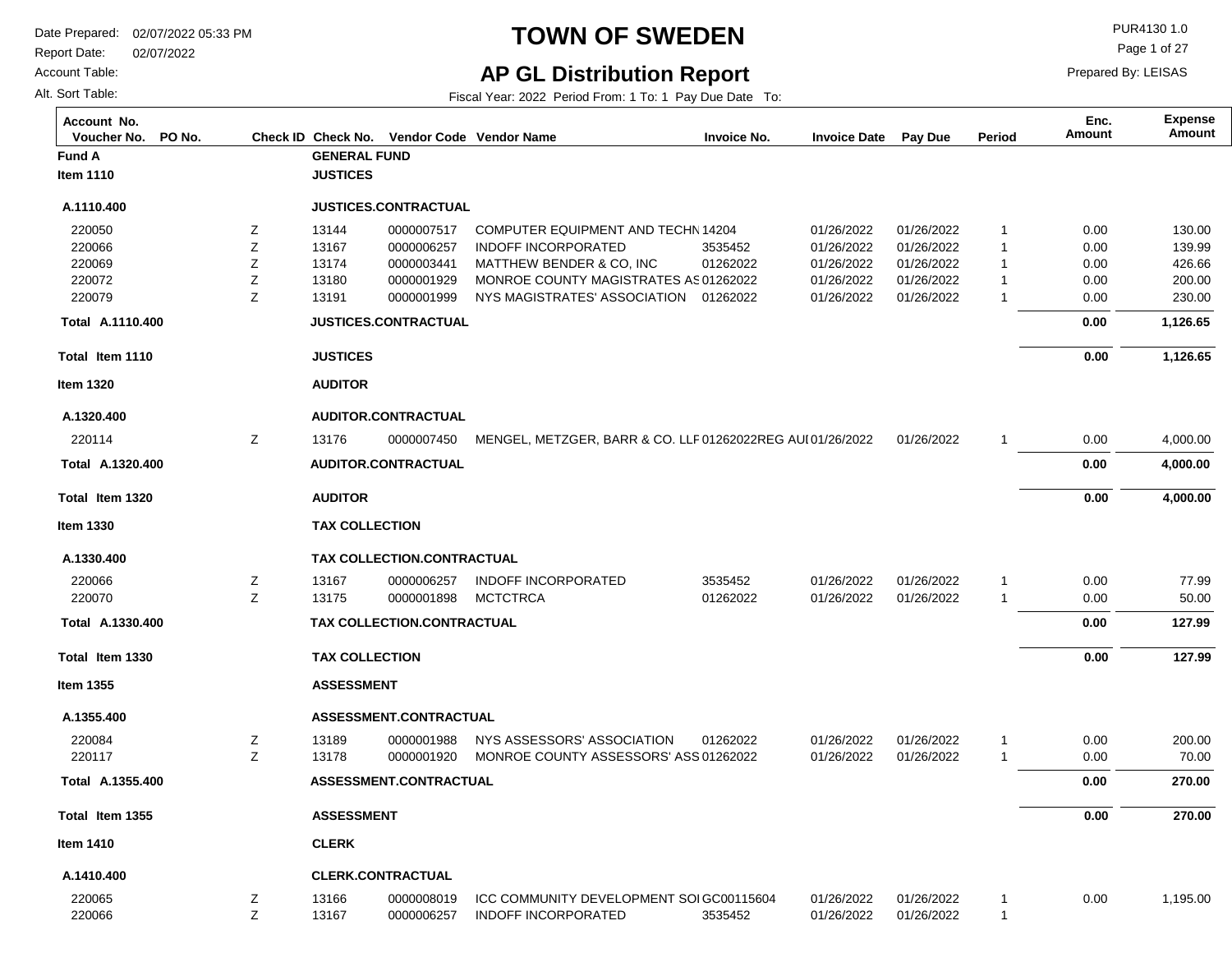Report Date: 02/07/2022

#### Account Table:

Alt. Sort Table:

## **TOWN OF SWEDEN** PUR4130 1.0

Page 2 of 27

Prepared By: LEISAS

### **AP GL Distribution Report**

| Account No.<br>PO No.<br>Voucher No. |   |                          |                                          | Check ID Check No. Vendor Code Vendor Name | <b>Invoice No.</b> | <b>Invoice Date</b> | Pay Due    | Period         | Enc.<br><b>Amount</b> | <b>Expense</b><br>Amount |
|--------------------------------------|---|--------------------------|------------------------------------------|--------------------------------------------|--------------------|---------------------|------------|----------------|-----------------------|--------------------------|
| Fund A                               |   | <b>GENERAL FUND</b>      |                                          |                                            |                    |                     |            |                |                       |                          |
| <b>Item 1410</b>                     |   | <b>CLERK</b>             |                                          |                                            |                    |                     |            |                |                       |                          |
| A.1410.400                           |   | <b>CLERK.CONTRACTUAL</b> |                                          |                                            |                    |                     |            |                |                       |                          |
|                                      |   |                          |                                          | <b>INDOFF INCORPORATED</b>                 |                    |                     |            |                | 0.00                  | 61.99                    |
| 220070                               | Ζ | 13175                    | 0000001898                               | <b>MCTCTRCA</b>                            | 01262022           | 01/26/2022          | 01/26/2022 | $\mathbf{1}$   | 0.00                  | 50.00                    |
| 220083                               | Z | 13188                    | 0000004859                               | <b>NYALGRO</b>                             | 01262022           | 01/26/2022          | 01/26/2022 | $\mathbf{1}$   | 0.00                  | 50.00                    |
| 220105                               | Z | 13221                    | 0000002245                               | <b>WESTSIDE NEWS INC</b>                   | 122616             | 01/26/2022          | 01/26/2022 | $\mathbf{1}$   | 0.00                  | 60.03                    |
| Total A.1410.400                     |   | <b>CLERK.CONTRACTUAL</b> |                                          |                                            |                    |                     |            |                | 0.00                  | 1,417.02                 |
| Total Item 1410                      |   | <b>CLERK</b>             |                                          |                                            |                    |                     |            |                | 0.00                  | 1,417.02                 |
| <b>Item 1420</b>                     |   | <b>ATTORNEY</b>          |                                          |                                            |                    |                     |            |                |                       |                          |
| A.1420.400                           |   |                          | ATTORNEY.CONTRACTUAL                     |                                            |                    |                     |            |                |                       |                          |
| 220046                               | Z | 13139                    | 0000008036                               | <b>BARCLAY DAMON</b>                       | 5154816            | 01/26/2022          | 01/26/2022 | $\mathbf{1}$   | 0.00                  | 12,854.32                |
| Total A.1420.400                     |   |                          | ATTORNEY.CONTRACTUAL                     |                                            |                    |                     |            |                | 0.00                  | 12,854.32                |
| Total Item 1420                      |   | <b>ATTORNEY</b>          |                                          |                                            |                    |                     |            |                | 0.00                  | 12,854.32                |
| Item 1610                            |   |                          | <b>BUILDINGS &amp; GROUNDS</b>           |                                            |                    |                     |            |                |                       |                          |
| A.1610.400                           |   |                          | <b>BUILDINGS &amp; GROUNDS.ADMIN EXP</b> |                                            |                    |                     |            |                |                       |                          |
| 220080                               | Ζ | 13185                    | 0000001984                               | NICHOLS SERVICE                            | 56977              | 01/26/2022          | 01/26/2022 | $\mathbf{1}$   | 0.00                  | 21.00                    |
| 220081                               | Ζ | 13185                    | 0000001984                               | NICHOLS SERVICE                            | 57099              | 01/26/2022          | 01/26/2022 | $\mathbf{1}$   | 0.00                  | 21.00                    |
| 220115                               | Ζ | 13185                    | 0000001984                               | NICHOLS SERVICE                            | 57207              | 01/26/2022          | 01/26/2022 | $\mathbf{1}$   | 0.00                  | 55.00                    |
| Total A.1610.400                     |   |                          | <b>BUILDINGS &amp; GROUNDS.ADMIN EXP</b> |                                            |                    |                     |            |                | 0.00                  | 97.00                    |
| A.1610.402                           |   |                          |                                          | <b>BUILDINGS &amp; GROUNDS.CONTRACTUAL</b> |                    |                     |            |                |                       |                          |
| 220111                               | Z | 13143                    | 0000003187                               | <b>CHASE CARD SERVICES</b>                 | 01262022           | 01/26/2022          | 01/26/2022 | $\mathbf{1}$   | 0.00                  | 38.98                    |
| Total A.1610.402                     |   |                          |                                          | <b>BUILDINGS &amp; GROUNDS.CONTRACTUAL</b> |                    |                     |            |                | 0.00                  | 38.98                    |
| Total Item 1610                      |   |                          | <b>BUILDINGS &amp; GROUNDS</b>           |                                            |                    |                     |            |                | 0.00                  | 135.98                   |
| ltem 1620                            |   | <b>BUILDINGS</b>         |                                          |                                            |                    |                     |            |                |                       |                          |
| A.1620.400                           |   |                          | <b>BUILDINGS.CONTRACTUAL</b>             |                                            |                    |                     |            |                |                       |                          |
| 220005                               | Ζ | 13130                    | 0000007516                               | CHARTER COMMUNICATIONS                     | 0122A              | 01/18/2022          | 01/18/2022 | $\mathbf{1}$   | 0.00                  | 114.98                   |
| 220006                               | Z | 13131                    | 0000001975                               | <b>NATIONAL GRID</b>                       | 0122B              | 01/18/2022          | 01/18/2022 | $\mathbf{1}$   | 0.00                  | 360.03                   |
| 220007                               | Ζ | 13132                    | 0000004312                               | ROCHESTER GAS & ELECTRIC                   | 0122A              | 01/18/2022          | 01/18/2022 | $\mathbf{1}$   | 0.00                  | 808.40                   |
| 220048                               | Ζ | 13141                    | 0000001147                               | BOARD OF WATER COMMISSIONERS 12211262022   |                    | 01/26/2022          | 01/26/2022 | $\mathbf{1}$   | 0.00                  | 29.62                    |
| 220096                               | Z | 13207                    | 0000002140                               | SUBURBAN DISPOSAL CORP                     | 2804279            | 01/26/2022          | 01/26/2022 | $\overline{1}$ | 0.00                  | 165.20                   |
| Total A.1620.400                     |   |                          | <b>BUILDINGS.CONTRACTUAL</b>             |                                            |                    |                     |            |                | 0.00                  | 1,478.23                 |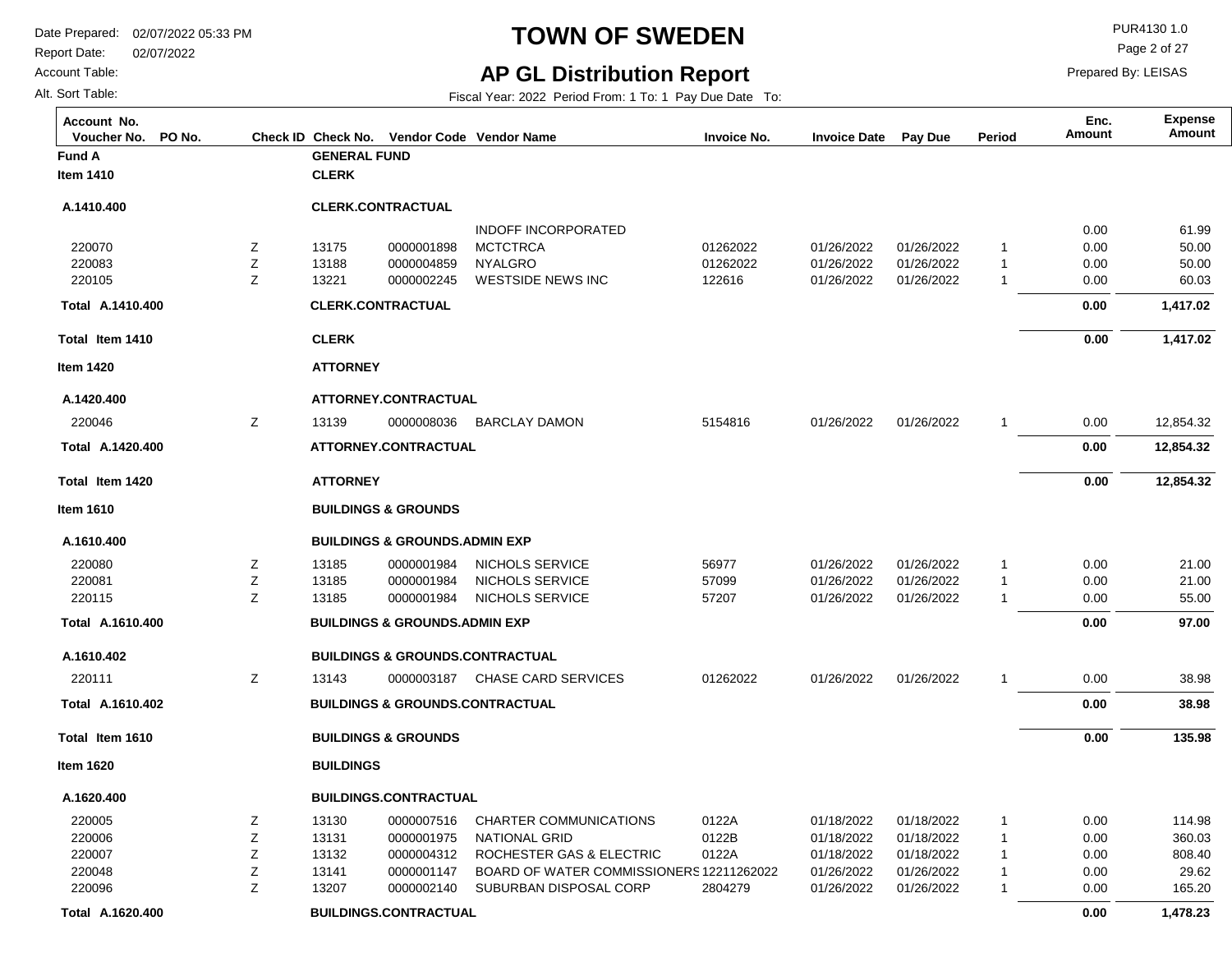Account Table:

Alt. Sort Table:

## **TOWN OF SWEDEN** PUR4130 1.0

Page 3 of 27

Prepared By: LEISAS

### **AP GL Distribution Report**

| Account No.<br>Voucher No.<br>PO No. |   |                         |                                       | Check ID Check No. Vendor Code Vendor Name | <b>Invoice No.</b> | <b>Invoice Date</b> | Pay Due    | Period       | Enc.<br>Amount | <b>Expense</b><br>Amount |
|--------------------------------------|---|-------------------------|---------------------------------------|--------------------------------------------|--------------------|---------------------|------------|--------------|----------------|--------------------------|
| Fund A                               |   | <b>GENERAL FUND</b>     |                                       |                                            |                    |                     |            |              |                |                          |
| Item 1620                            |   | <b>BUILDINGS</b>        |                                       |                                            |                    |                     |            |              |                |                          |
| A.1620.400                           |   |                         | <b>BUILDINGS.CONTRACTUAL</b>          |                                            |                    |                     |            |              |                |                          |
| A.1620.401                           |   |                         | <b>TOWN HALL, BLDG MAINTENANCE</b>    |                                            |                    |                     |            |              |                |                          |
| 220086                               | Z | 13193                   | 0000006702                            | ORKIN PEST CONTROL                         | 2188087227         | 01/26/2022          | 01/26/2022 | 1            | 0.00           | 72.95                    |
| Total A.1620.401                     |   |                         | <b>TOWN HALL BLDG MAINTENANCE</b>     |                                            |                    |                     |            |              | 0.00           | 72.95                    |
| Total Item 1620                      |   | <b>BUILDINGS</b>        |                                       |                                            |                    |                     |            |              | 0.00           | 1,551.18                 |
| <b>Item 1621</b>                     |   | <b>SWEDEN CENTER</b>    |                                       |                                            |                    |                     |            |              |                |                          |
| A.1621.401                           |   |                         | <b>SENIOR CENTER.BLDG MAINTENANCE</b> |                                            |                    |                     |            |              |                |                          |
| 220111                               | Z | 13143                   | 0000003187                            | <b>CHASE CARD SERVICES</b>                 | 01262022           | 01/26/2022          | 01/26/2022 | 1            | 0.00           | 33.92                    |
| Total A.1621.401                     |   |                         | <b>SENIOR CENTER.BLDG MAINTENANCE</b> |                                            |                    |                     |            |              | 0.00           | 33.92                    |
| Total Item 1621                      |   | <b>SWEDEN CENTER</b>    |                                       |                                            |                    |                     |            |              | 0.00           | 33.92                    |
| Item 1622                            |   | <b>COMMUNITY CENTER</b> |                                       |                                            |                    |                     |            |              |                |                          |
| A.1622.400                           |   |                         | <b>COMMUNITY CENTER.CONTRACTUAL</b>   |                                            |                    |                     |            |              |                |                          |
| 220006                               | Ζ | 13131                   | 0000001975                            | <b>NATIONAL GRID</b>                       | 0122B              | 01/18/2022          | 01/18/2022 | 1            | 0.00           | 1,768.44                 |
| 220007                               | Z | 13132                   | 0000004312                            | ROCHESTER GAS & ELECTRIC                   | 0122A              | 01/18/2022          | 01/18/2022 | $\mathbf{1}$ | 0.00           | 2,375.85                 |
| 220096                               | Z | 13207                   | 0000002140                            | SUBURBAN DISPOSAL CORP                     | 2804279            | 01/26/2022          | 01/26/2022 | 1            | 0.00           | 366.86                   |
| Total A.1622.400                     |   |                         | <b>COMMUNITY CENTER.CONTRACTUAL</b>   |                                            |                    |                     |            |              | 0.00           | 4,511.15                 |
| A.1622.401                           |   |                         |                                       | <b>COMMUNITY CENTER.BLDG MAINTENANCE</b>   |                    |                     |            |              |                |                          |
| 220086                               | Z | 13193                   | 0000006702                            | ORKIN PEST CONTROL                         | 2188087227         | 01/26/2022          | 01/26/2022 | 1            | 0.00           | 91.17                    |
| 220088                               | Z | 13196                   | 0000002428                            | ROCHESTER FIRE EQUIPMENT CO.               | 202131847          | 01/26/2022          | 01/26/2022 | $\mathbf{1}$ | 0.00           | 159.00                   |
| 220111                               | Z | 13143                   | 0000003187                            | <b>CHASE CARD SERVICES</b>                 | 01262022           | 01/26/2022          | 01/26/2022 | $\mathbf{1}$ | 0.00           | 134.84                   |
| Total A.1622.401                     |   |                         |                                       | <b>COMMUNITY CENTER.BLDG MAINTENANCE</b>   |                    |                     |            |              | 0.00           | 385.01                   |
| Total Item 1622                      |   | <b>COMMUNITY CENTER</b> |                                       |                                            |                    |                     |            |              | 0.00           | 4,896.16                 |
| Item 1660                            |   |                         | <b>CENTRAL STOREROOM</b>              |                                            |                    |                     |            |              |                |                          |
| A.1660.400                           |   |                         |                                       | CENTRAL STOREROOM.CONTRACTUAL              |                    |                     |            |              |                |                          |
| 220066                               | Z | 13167                   | 0000006257                            | <b>INDOFF INCORPORATED</b>                 | 3535452            | 01/26/2022          | 01/26/2022 | $\mathbf{1}$ | 0.00           | 37.91                    |
| Total A.1660.400                     |   |                         |                                       | <b>CENTRAL STOREROOM.CONTRACTUAL</b>       |                    |                     |            |              | 0.00           | 37.91                    |
| Total Item 1660                      |   |                         | <b>CENTRAL STOREROOM</b>              |                                            |                    |                     |            |              | 0.00           | 37.91                    |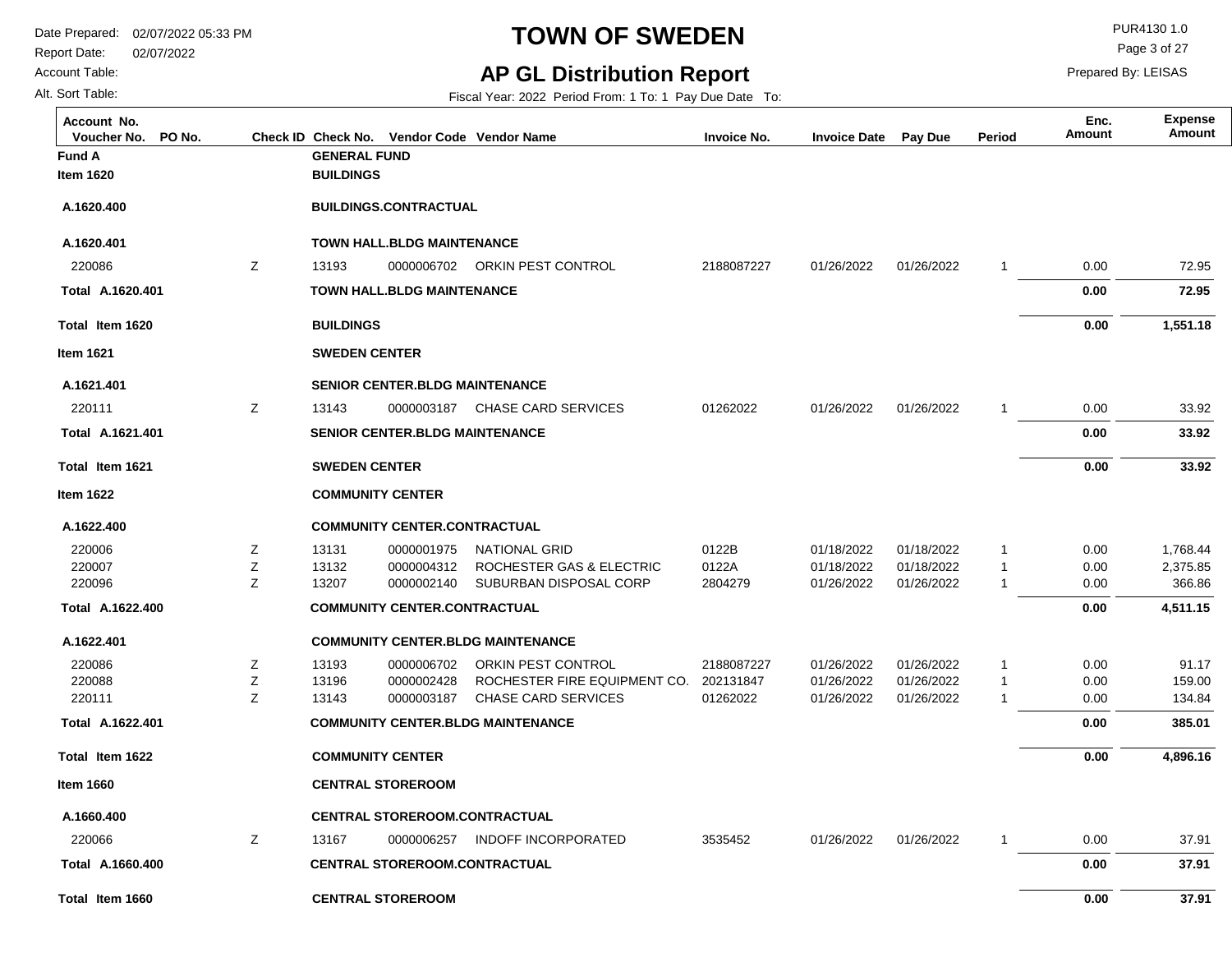Report Date: 02/07/2022

Account Table:

Alt. Sort Table:

## **TOWN OF SWEDEN** PUR4130 1.0

Page 4 of 27

Prepared By: LEISAS

### **AP GL Distribution Report**

| Account No.<br>PO No.<br>Voucher No. |   | Check ID Check No.  |                                            | Vendor Code Vendor Name                    | <b>Invoice No.</b> | <b>Invoice Date</b> | Pay Due    | Period       | Enc.<br><b>Amount</b> | <b>Expense</b><br>Amount |
|--------------------------------------|---|---------------------|--------------------------------------------|--------------------------------------------|--------------------|---------------------|------------|--------------|-----------------------|--------------------------|
| <b>Fund A</b>                        |   | <b>GENERAL FUND</b> |                                            |                                            |                    |                     |            |              |                       |                          |
| <b>Item 1670</b>                     |   |                     | <b>CENTRAL PRINTING AND MAILING</b>        |                                            |                    |                     |            |              |                       |                          |
| A.1670.400                           |   |                     | <b>CENTRAL PRINTING AND MAILING</b>        |                                            |                    |                     |            |              |                       |                          |
| 220087                               | Ζ | 13194               | 0000003611                                 | <b>PITNEY BOWES</b>                        | 1019813701         | 01/26/2022          | 01/26/2022 | -1           | 0.00                  | 200.38                   |
| 220101                               | Z | 13215               | 0000006740                                 | USHERWOOD BUSINESS EQUIPMEN 1059679        |                    | 01/26/2022          | 01/26/2022 | -1           | 0.00                  | 68.56                    |
| Total A.1670.400                     |   |                     | <b>CENTRAL PRINTING AND MAILING</b>        |                                            |                    |                     |            |              | 0.00                  | 268.94                   |
| Total Item 1670                      |   |                     | <b>CENTRAL PRINTING AND MAILING</b>        |                                            |                    |                     |            |              | 0.00                  | 268.94                   |
| <b>Item 1680</b>                     |   |                     | <b>CENTRAL DATA PROCESSING</b>             |                                            |                    |                     |            |              |                       |                          |
| A.1680.400                           |   |                     |                                            | <b>CENTRAL DATA PROCESSING.CONTRACTUAL</b> |                    |                     |            |              |                       |                          |
| 220047                               | z | 13140               | 0000007515                                 | <b>BASCH, JUSTIN</b>                       | 18321              | 01/26/2022          | 01/26/2022 | $\mathbf{1}$ | 0.00                  | 150.00                   |
| 220050                               | Z | 13144               | 0000007517                                 | COMPUTER EQUIPMENT AND TECHN 14204         |                    | 01/26/2022          | 01/26/2022 | $\mathbf{1}$ | 0.00                  | 3,160.00                 |
| Total A.1680.400                     |   |                     |                                            | <b>CENTRAL DATA PROCESSING.CONTRACTUAL</b> |                    |                     |            |              | 0.00                  | 3,310.00                 |
| Total Item 1680                      |   |                     | <b>CENTRAL DATA PROCESSING</b>             |                                            |                    |                     |            |              | 0.00                  | 3,310.00                 |
| <b>Item 1910</b>                     |   |                     | <b>UNALLOCATED INSURANCE</b>               |                                            |                    |                     |            |              |                       |                          |
| A.1910.400                           |   |                     | <b>UNALLOCATED INSURANCE</b>               |                                            |                    |                     |            |              |                       |                          |
| 220001                               | z | 13124               | 0000005329                                 | <b>TRAVELERS</b>                           | 01042022           | 01/04/2022          | 01/04/2022 | $\mathbf{1}$ | 0.00                  | 1,199.00                 |
| 220011                               | Ζ | 13133               | 0000005329                                 | <b>TRAVELERS</b>                           | 1 2022             | 01/20/2022          | 01/20/2022 | -1           | 0.00                  | 4,743.00                 |
| Total A.1910.400                     |   |                     | <b>UNALLOCATED INSURANCE</b>               |                                            |                    |                     |            |              | 0.00                  | 5,942.00                 |
| Total Item 1910                      |   |                     | <b>UNALLOCATED INSURANCE</b>               |                                            |                    |                     |            |              | 0.00                  | 5,942.00                 |
| <b>Item 1920</b>                     |   |                     | <b>MUNICIPAL ASSOCIATION DUES</b>          |                                            |                    |                     |            |              |                       |                          |
| A.1920.400                           |   |                     | <b>MUNICIPAL ASSOCIATION DUES</b>          |                                            |                    |                     |            |              |                       |                          |
| 220044                               | Z | 13137               | 0000001101                                 | ASSOCIATION OF TOWNS OF                    | 01262022           | 01/26/2022          | 01/26/2022 | 1            | 0.00                  | 1,200.00                 |
| Total A.1920.400                     |   |                     | <b>MUNICIPAL ASSOCIATION DUES</b>          |                                            |                    |                     |            |              | 0.00                  | 1,200.00                 |
| Total Item 1920                      |   |                     | <b>MUNICIPAL ASSOCIATION DUES</b>          |                                            |                    |                     |            |              | 0.00                  | 1,200.00                 |
| <b>Item 1950</b>                     |   |                     |                                            | <b>TAXES AND ASSESSMENTS ON PROPERTY</b>   |                    |                     |            |              |                       |                          |
| A.1950.400                           |   |                     |                                            | <b>TAXES &amp; ASSESSMENTS ON PROPERTY</b> |                    |                     |            |              |                       |                          |
| 220045                               | Z | 13138               | 0000002105                                 | BAHR-SEEVER, KATHLEEN                      | 01262022           | 01/26/2022          | 01/26/2022 | $\mathbf{1}$ | 0.00                  | 2,738.40                 |
| Total A.1950.400                     |   |                     | <b>TAXES &amp; ASSESSMENTS ON PROPERTY</b> |                                            |                    |                     |            |              | 0.00                  | 2,738.40                 |
| Total Item 1950                      |   |                     |                                            | <b>TAXES AND ASSESSMENTS ON PROPERTY</b>   |                    |                     |            |              | 0.00                  | 2,738.40                 |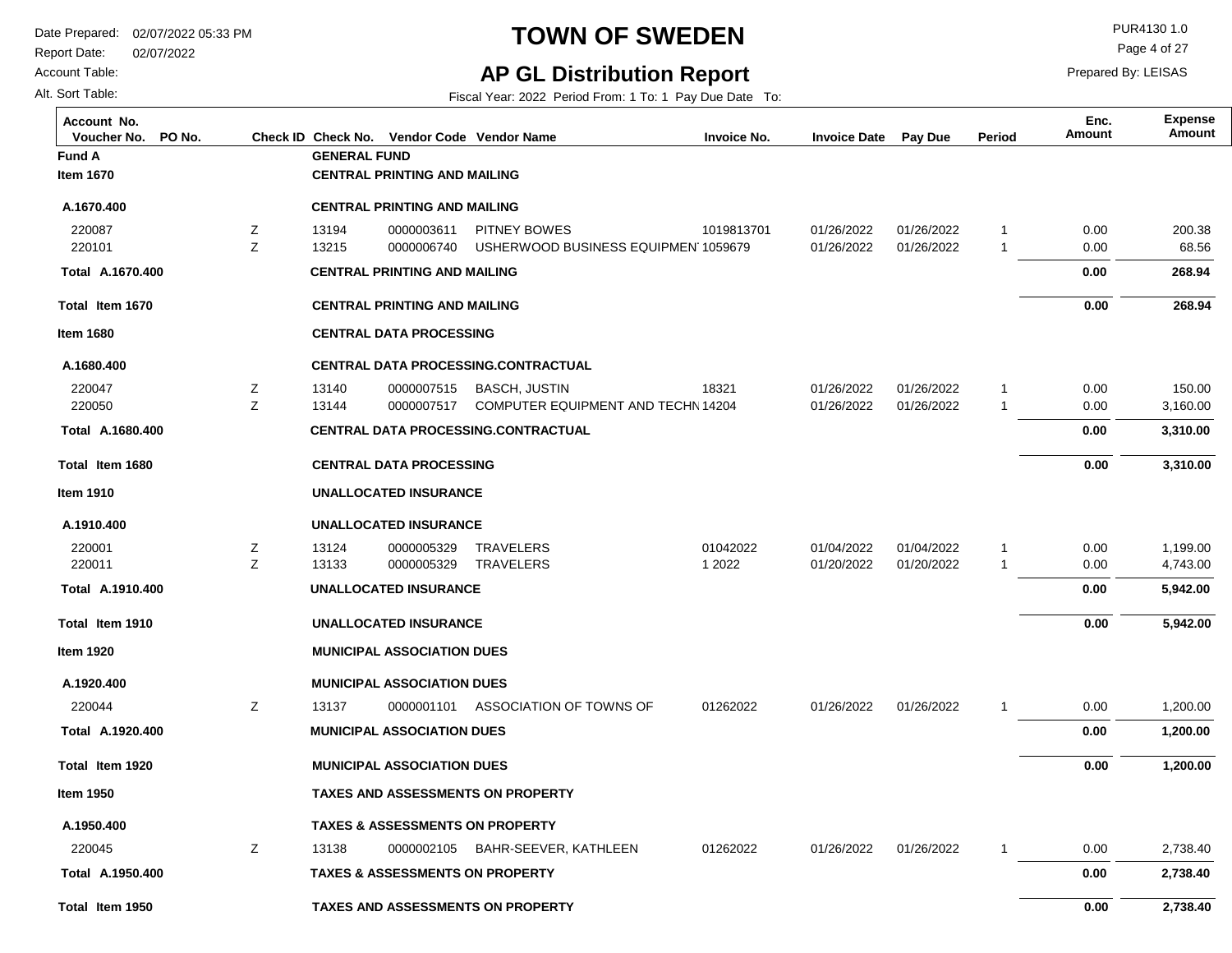Report Date: 02/07/2022

Account Table:

Alt. Sort Table:

## **TOWN OF SWEDEN** PUR4130 1.0

Page 5 of 27

Prepared By: LEISAS

### **AP GL Distribution Report**

| Account No.<br>PO No.<br>Voucher No. |   |                        |                                       | Check ID Check No. Vendor Code Vendor Name | <b>Invoice No.</b>         | <b>Invoice Date</b> | Pay Due    | Period         | Enc.<br><b>Amount</b> | <b>Expense</b><br><b>Amount</b> |
|--------------------------------------|---|------------------------|---------------------------------------|--------------------------------------------|----------------------------|---------------------|------------|----------------|-----------------------|---------------------------------|
| Fund A                               |   | <b>GENERAL FUND</b>    |                                       |                                            |                            |                     |            |                |                       |                                 |
| <b>Item 1950</b>                     |   |                        |                                       | <b>TAXES AND ASSESSMENTS ON PROPERTY</b>   |                            |                     |            |                |                       |                                 |
| <b>Item 5010</b>                     |   |                        | <b>HIGHWAY SUPERINTENDANT</b>         |                                            |                            |                     |            |                |                       |                                 |
| A.5010.400                           |   |                        |                                       | <b>HIGHWAY SUPERINTENDENT.CONTRACTUAL</b>  |                            |                     |            |                |                       |                                 |
| 220018                               | Ζ | 13155                  | 0000003705                            | ENVIRONMENTAL SYSTEMS RESEAR094175654      |                            | 01/26/2022          | 01/26/2022 | $\overline{1}$ | 0.00                  | 400.00                          |
| 220024                               | Z | 13179                  | 0000002675                            | MONROE COUNTY ASSOCIATION OF MCATSH2 2022  |                            | 01/26/2022          | 01/26/2022 | $\mathbf{1}$   | 0.00                  | 295.00                          |
| 220066                               | Z | 13167                  | 0000006257                            | <b>INDOFF INCORPORATED</b>                 | 3535452                    | 01/26/2022          | 01/26/2022 | $\overline{1}$ | 0.00                  | 3.49                            |
| Total A.5010.400                     |   |                        |                                       | <b>HIGHWAY SUPERINTENDENT.CONTRACTUAL</b>  |                            |                     |            |                | 0.00                  | 698.49                          |
| Total Item 5010                      |   |                        | <b>HIGHWAY SUPERINTENDANT</b>         |                                            |                            |                     |            |                | 0.00                  | 698.49                          |
| <b>Item 5132</b>                     |   | <b>GARAGE</b>          |                                       |                                            |                            |                     |            |                |                       |                                 |
| A.5132.400                           |   |                        | <b>GARAGE.CONTRACTUAL</b>             |                                            |                            |                     |            |                |                       |                                 |
| 220006                               | Ζ | 13131                  | 0000001975                            | <b>NATIONAL GRID</b>                       | 0122B                      | 01/18/2022          | 01/18/2022 | $\mathbf 1$    | 0.00                  | 808.81                          |
| 220007                               | Z | 13132                  | 0000004312                            | ROCHESTER GAS & ELECTRIC                   | 0122A                      | 01/18/2022          | 01/18/2022 | $\overline{1}$ | 0.00                  | 1,096.93                        |
| 220033                               | Z | 13198                  | 0000007411                            | RUNNING SUPPLY INC.                        | 69430331040                | 01/26/2022          | 01/26/2022 | $\overline{1}$ | 0.00                  | 34.15                           |
| 220037                               | Ζ | 13142                  | 0000007516                            | CHARTER COMMUNICATIONS                     | 220298502010822 01/26/2022 |                     | 01/26/2022 | $\overline{1}$ | 0.00                  | 116.70                          |
| 220040                               | Ζ | 13217                  | 0000002223                            | <b>VP SUPPLY CORPORATION</b>               | 4889051                    | 01/26/2022          | 01/26/2022 | $\overline{1}$ | 0.00                  | 231.07                          |
| 220042                               | Z | 13212                  | 0000003180                            | UNIFIRST CORPORATION                       | 1150042608                 | 01/26/2022          | 01/26/2022 | -1             | 0.00                  | 38.23                           |
| 220096                               | Z | 13207                  | 0000002140                            | SUBURBAN DISPOSAL CORP                     | 2804279                    | 01/26/2022          | 01/26/2022 | $\overline{1}$ | 0.00                  | 57.13                           |
| 220111                               | Z | 13143                  | 0000003187                            | <b>CHASE CARD SERVICES</b>                 | 01262022                   | 01/26/2022          | 01/26/2022 | $\overline{1}$ | 0.00                  | 370.72                          |
| Total A.5132.400                     |   |                        | <b>GARAGE.CONTRACTUAL</b>             |                                            |                            |                     |            |                | 0.00                  | 2,753.74                        |
| Total Item 5132                      |   | <b>GARAGE</b>          |                                       |                                            |                            |                     |            |                | 0.00                  | 2,753.74                        |
| <b>Item 5182</b>                     |   | <b>STREET LIGHTING</b> |                                       |                                            |                            |                     |            |                |                       |                                 |
| A.5182.400                           |   |                        | <b>STREET LIGHTING.CONTRACTUAL</b>    |                                            |                            |                     |            |                |                       |                                 |
| 220003                               | Ζ | 13126                  |                                       | 0000001975 NATIONAL GRID                   | 01102022                   | 01/10/2022          | 01/10/2022 | -1             | 0.00                  | 1,350.71                        |
| Total A.5182.400                     |   |                        | <b>STREET LIGHTING.CONTRACTUAL</b>    |                                            |                            |                     |            |                | 0.00                  | 1,350.71                        |
| Total Item 5182                      |   | <b>STREET LIGHTING</b> |                                       |                                            |                            |                     |            |                | 0.00                  | 1,350.71                        |
| <b>Item 7020</b>                     |   |                        | <b>COMMUNITY CENTER DIR</b>           |                                            |                            |                     |            |                |                       |                                 |
| A.7020.400                           |   |                        | <b>COMMUNITY CENTER DIR.ADMIN EXP</b> |                                            |                            |                     |            |                |                       |                                 |
| 220058                               | Ζ | 13154                  | 0000007040                            | <b>EASTERN COPY PRODUCTS</b>               | 3197934                    | 01/26/2022          | 01/26/2022 | $\mathbf{1}$   | 0.00                  | 33.20                           |
| 220091                               | Ζ | 13201                  | 0000007418                            | <b>SENSOURCE INC</b>                       | 51243                      | 01/26/2022          | 01/26/2022 | $\overline{1}$ | 0.00                  | 1,128.00                        |
| 220100                               | Z | 13215                  | 0000006740                            | USHERWOOD BUSINESS EQUIPMEN 1061301        |                            | 01/26/2022          | 01/26/2022 | $\overline{1}$ | 0.00                  | 131.11                          |
| Total A.7020.400                     |   |                        | <b>COMMUNITY CENTER DIR.ADMIN EXP</b> |                                            |                            |                     |            |                | 0.00                  | 1,292.31                        |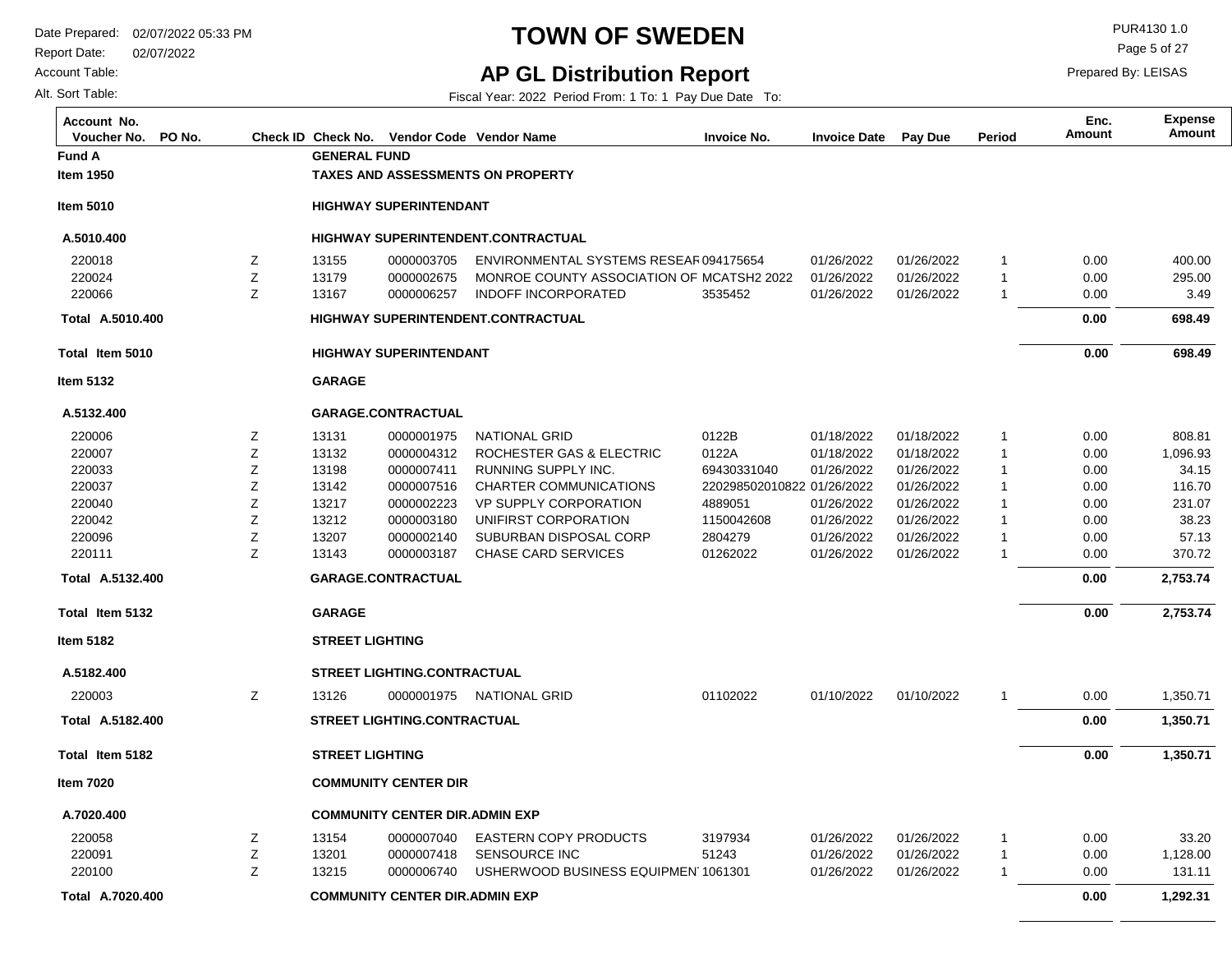Report Date: 02/07/2022

Account Table:

Alt. Sort Table:

## **TOWN OF SWEDEN** PUR4130 1.0

Page 6 of 27

Prepared By: LEISAS

### **AP GL Distribution Report**

| Account No.<br>PO No.<br>Voucher No. |   | Check ID Check No.  | Vendor Code Vendor Name            |                                                     | Invoice No. | <b>Invoice Date</b> | Pay Due    | Period         | Enc.<br>Amount | <b>Expense</b><br>Amount |
|--------------------------------------|---|---------------------|------------------------------------|-----------------------------------------------------|-------------|---------------------|------------|----------------|----------------|--------------------------|
| <b>Fund A</b>                        |   | <b>GENERAL FUND</b> |                                    |                                                     |             |                     |            |                |                |                          |
| <b>Item 7020</b>                     |   |                     | <b>COMMUNITY CENTER DIR</b>        |                                                     |             |                     |            |                |                |                          |
| Total Item 7020                      |   |                     | <b>COMMUNITY CENTER DIR</b>        |                                                     |             |                     |            |                | 0.00           | 1,292.31                 |
| <b>Item 7110</b>                     |   | <b>PARKS</b>        |                                    |                                                     |             |                     |            |                |                |                          |
| A.7110.400                           |   | PARK.CONTRACTUAL    |                                    |                                                     |             |                     |            |                |                |                          |
| 220006                               | Z | 13131               | 0000001975                         | <b>NATIONAL GRID</b>                                | 0122B       | 01/18/2022          | 01/18/2022 | $\overline{1}$ | 0.00           | 273.01                   |
| 220030                               | Z | 13190               | 0000003483                         | <b>NYS DEC</b>                                      | 520404      | 01/26/2022          | 01/26/2022 | $\overline{1}$ | 0.00           | 110.00                   |
| 220064                               | Ζ | 13165               | 0000005397                         | HOMETOWNE ENERGY COMPANY, IN 32384                  |             | 01/26/2022          | 01/26/2022 | $\mathbf{1}$   | 0.00           | 389.14                   |
| 220088                               | Ζ | 13196               | 0000002428                         | ROCHESTER FIRE EQUIPMENT CO.                        | 202131847   | 01/26/2022          | 01/26/2022 | $\overline{1}$ | 0.00           | 132.00                   |
| 220096                               | Z | 13207               | 0000002140                         | SUBURBAN DISPOSAL CORP                              | 2804279     | 01/26/2022          | 01/26/2022 | $\overline{1}$ | 0.00           | 21.00                    |
| 220097                               | Ζ | 13208               | 0000007551                         | SUNOCO LP                                           | 20658917    | 01/26/2022          | 01/26/2022 | $\overline{1}$ | 0.00           | 1,124.29                 |
| 220111                               | Z | 13143               | 0000003187                         | <b>CHASE CARD SERVICES</b>                          | 01262022    | 01/26/2022          | 01/26/2022 | $\overline{1}$ | 0.00           | 142.88                   |
| Total A.7110.400                     |   | PARK.CONTRACTUAL    |                                    |                                                     |             |                     |            |                | 0.00           | 2,192.32                 |
| Total Item 7110                      |   | <b>PARKS</b>        |                                    |                                                     |             |                     |            |                | 0.00           | 2,192.32                 |
| <b>Item 7140</b>                     |   |                     | <b>RECREATION/COMMUNITY CENTER</b> |                                                     |             |                     |            |                |                |                          |
| A.7140.400                           |   |                     | <b>RECREATION/COMMUNITY CENTER</b> |                                                     |             |                     |            |                |                |                          |
| 220043                               | Ζ | 13136               | 0000004896                         | ASCAP                                               | 01262022    | 01/26/2022          | 01/26/2022 | $\overline{1}$ | 0.00           | 390.00                   |
| Total A.7140.400                     |   |                     | <b>RECREATION/COMMUNITY CENTER</b> |                                                     |             |                     |            |                | 0.00           | 390.00                   |
| Total Item 7140                      |   |                     | <b>RECREATION/COMMUNITY CENTER</b> |                                                     |             |                     |            |                | 0.00           | 390.00                   |
| <b>Item 7310</b>                     |   |                     |                                    | <b>COMMUNITY CENTER, YOUTH SERVICES</b>             |             |                     |            |                |                |                          |
| A.7310.400                           |   |                     |                                    | <b>COMMUNITY CENTER, YOUTH SERVICES.CONTRACTUAL</b> |             |                     |            |                |                |                          |
| 220051                               | Z | 13146               | 0000008038                         | <b>CUMMINGS, OWEN</b>                               | 01262022    | 01/26/2022          | 01/26/2022 | $\overline{1}$ | 0.00           | 140.00                   |
| 220054                               | Z | 13149               | 0000008039                         | DEMONTE, NICHOLAS                                   | 01262022    | 01/26/2022          | 01/26/2022 | $\overline{1}$ | 0.00           | 80.00                    |
| 220055                               | Ζ | 13151               | 0000008051                         | DOBBERTIN, MARANDA                                  | 01262022    | 01/26/2022          | 01/26/2022 | $\overline{1}$ | 0.00           | 46.05                    |
| 220059                               | Ζ | 13157               | 0000008052                         | EVERHART, JARED                                     | 01262022    | 01/26/2022          | 01/26/2022 | $\overline{1}$ | 0.00           | 120.00                   |
| 220067                               | Z | 13171               | 0000008046                         | LAUREANO, KAEDEN                                    | 01262022    | 01/26/2022          | 01/26/2022 | $\overline{1}$ | 0.00           | 140.00                   |
| 220082                               | Ζ | 13187               | 0000008041                         | NWOKONKO, FRANCIS                                   | 01262022    | 01/26/2022          | 01/26/2022 | $\overline{1}$ | 0.00           | 120.00                   |
| 220090                               | Z | 13200               | 0000008042                         | <b>SCHRAM, MASON</b>                                | 01262022    | 01/26/2022          | 01/26/2022 | $\overline{1}$ | 0.00           | 160.00                   |
| 220093                               | Z | 13203               | 0000008043                         | SMITH, TREY                                         | 01262022    | 01/26/2022          | 01/26/2022 | $\overline{1}$ | 0.00           | 80.00                    |
| 220104                               | Z | 13220               | 0000008053                         | <b>WESTSIDE FAMILY YMCA</b>                         | 01262022    | 01/26/2022          | 01/26/2022 | $\overline{1}$ | 0.00           | 705.00                   |
| Total A.7310.400                     |   |                     |                                    | <b>COMMUNITY CENTER, YOUTH SERVICES.CONTRACTUAL</b> |             |                     |            |                | 0.00           | 1,591.05                 |
| Total Item 7310                      |   |                     |                                    | <b>COMMUNITY CENTER, YOUTH SERVICES</b>             |             |                     |            |                | 0.00           | 1,591.05                 |
| <b>Item 7620</b>                     |   |                     |                                    | <b>COMMUNITY CENTER ADULT PROGRAMS</b>              |             |                     |            |                |                |                          |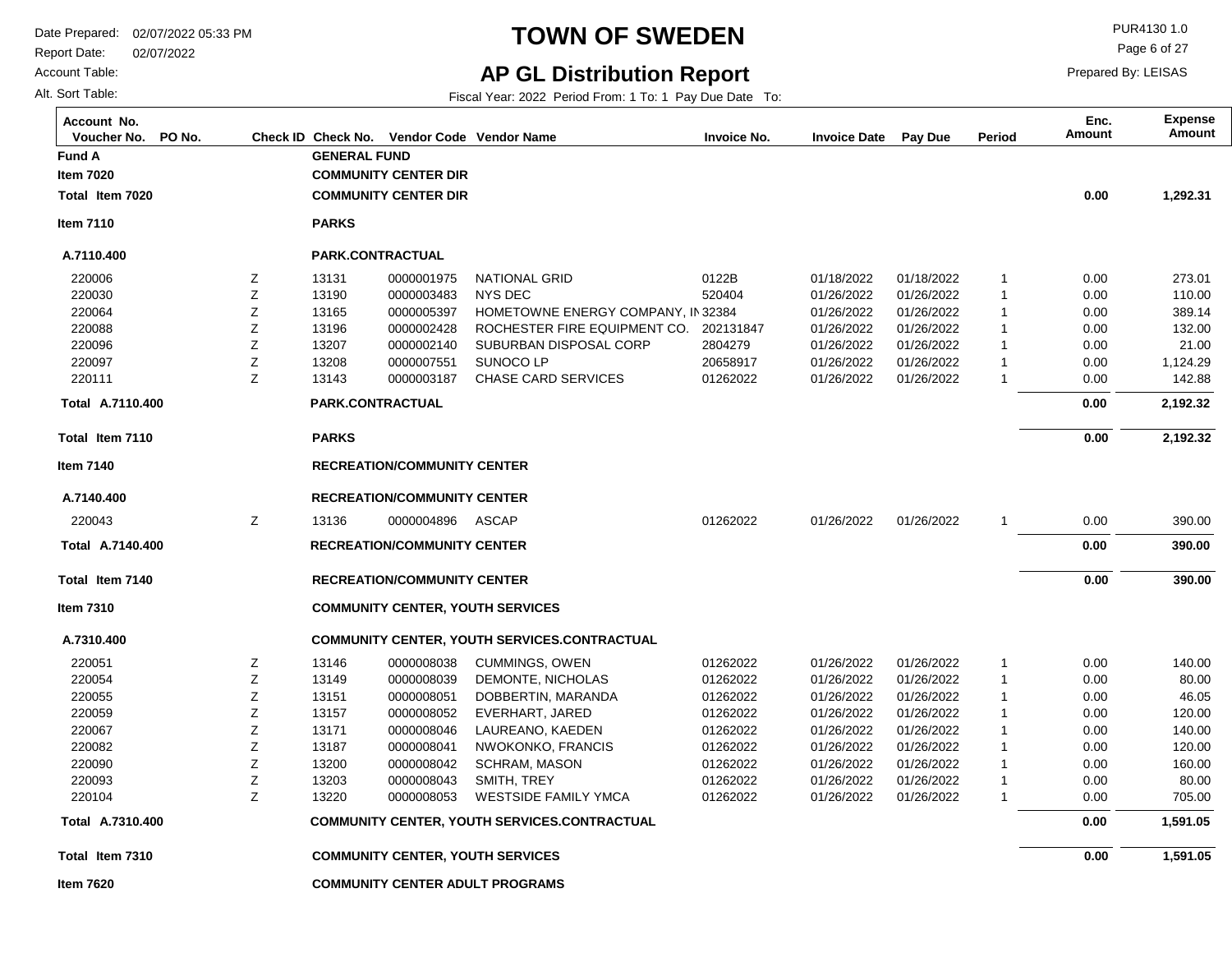Report Date: 02/07/2022

Account Table:

Alt. Sort Table:

## **TOWN OF SWEDEN** PURA130 1.0

Page 7 of 27

### **AP GL Distribution Report**

Fiscal Year: 2022 Period From: 1 To: 1 Pay Due Date To:

| Account No.<br>PO No.<br>Voucher No. |        |                     |                                         | Check ID Check No. Vendor Code Vendor Name | <b>Invoice No.</b> | <b>Invoice Date</b> | Pay Due    | Period       | Enc.<br>Amount | <b>Expense</b><br>Amount |
|--------------------------------------|--------|---------------------|-----------------------------------------|--------------------------------------------|--------------------|---------------------|------------|--------------|----------------|--------------------------|
| <b>Fund A</b>                        |        | <b>GENERAL FUND</b> |                                         |                                            |                    |                     |            |              |                |                          |
| <b>Item 7620</b>                     |        |                     |                                         | <b>COMMUNITY CENTER ADULT PROGRAMS</b>     |                    |                     |            |              |                |                          |
| A.7620.400                           |        |                     |                                         | <b>COMMUNITY CENTER ADULT PROGRAMS</b>     |                    |                     |            |              |                |                          |
| 220053                               | Ζ      | 13148               | 0000007706                              | DAVY, KARLA                                | 01262022           | 01/26/2022          | 01/26/2022 | 1            | 0.00           | 105.00                   |
| 220068                               | Z      | 13172               | 0000007284                              | LAWRENZ, ERIN                              | 01262022           | 01/26/2022          | 01/26/2022 | $\mathbf{1}$ | 0.00           | 168.00                   |
| 220107                               | Z      | 13223               | 0000004767                              | WHITED, BARB                               | 01262022           | 01/26/2022          | 01/26/2022 | $\mathbf{1}$ | 0.00           | 667.10                   |
| Total A.7620.400                     |        |                     |                                         | <b>COMMUNITY CENTER ADULT PROGRAMS</b>     |                    |                     |            |              | 0.00           | 940.10                   |
| A.7620.401                           |        |                     |                                         | <b>COMMUNITY CENTER SENIOR PROGRAMS</b>    |                    |                     |            |              |                |                          |
| 220109                               | Ζ      | 13225               |                                         | 0000005774 YAEGER, CHRISTINE               | 01262022           | 01/26/2022          | 01/26/2022 | $\mathbf{1}$ | 0.00           | 240.00                   |
| Total A.7620.401                     |        |                     |                                         | <b>COMMUNITY CENTER SENIOR PROGRAMS</b>    |                    |                     |            |              | 0.00           | 240.00                   |
| Total Item 7620                      |        |                     |                                         | <b>COMMUNITY CENTER ADULT PROGRAMS</b>     |                    |                     |            |              | 0.00           | 1,180.10                 |
| <b>Item 8810</b>                     |        | <b>CEMETERY</b>     |                                         |                                            |                    |                     |            |              |                |                          |
| A.8810.400                           |        |                     | <b>CEMETERY.CONTRACTUAL</b>             |                                            |                    |                     |            |              |                |                          |
| 220006                               | Ζ      | 13131               | 0000001975                              | <b>NATIONAL GRID</b>                       | 0122B              | 01/18/2022          | 01/18/2022 | 1            | 0.00           | 92.96                    |
| 220007                               | Z      | 13132               | 0000004312                              | ROCHESTER GAS & ELECTRIC                   | 0122A              | 01/18/2022          | 01/18/2022 | $\mathbf{1}$ | 0.00           | 148.74                   |
| 220096                               | Ζ<br>Z | 13207               | 0000002140                              | SUBURBAN DISPOSAL CORP                     | 2804279            | 01/26/2022          | 01/26/2022 | $\mathbf{1}$ | 0.00           | 16.51                    |
| 220111                               |        | 13143               | 0000003187                              | <b>CHASE CARD SERVICES</b>                 | 01262022           | 01/26/2022          | 01/26/2022 | 1            | 0.00           | 34.98                    |
| Total A.8810.400                     |        |                     | <b>CEMETERY.CONTRACTUAL</b>             |                                            |                    |                     |            |              | 0.00           | 293.19                   |
| Total Item 8810                      |        | <b>CEMETERY</b>     |                                         |                                            |                    |                     |            |              | 0.00           | 293.19                   |
| <b>Item 9040</b>                     |        |                     | <b>WORKERS COMPENSATION</b>             |                                            |                    |                     |            |              |                |                          |
| A.9040.800                           |        |                     | <b>WORKERS COMPENSATION</b>             |                                            |                    |                     |            |              |                |                          |
| 220099                               | Ζ      | 13214               | 0000004555                              | UPSTATE NY MUNICIPAL WORKERS (01262022     |                    | 01/26/2022          | 01/26/2022 | $\mathbf{1}$ | 0.00           | 10,557.00                |
| Total A.9040.800                     |        |                     | <b>WORKERS COMPENSATION</b>             |                                            |                    |                     |            |              | 0.00           | 10,557.00                |
| Total Item 9040                      |        |                     | <b>WORKERS COMPENSATION</b>             |                                            |                    |                     |            |              | 0.00           | 10,557.00                |
| <b>Item 9060</b>                     |        |                     | <b>HOSPITAL &amp; MEDICAL INSURANCE</b> |                                            |                    |                     |            |              |                |                          |
| A.9060.800                           |        |                     | <b>HOSPITAL &amp; MEDICAL INSURANCE</b> |                                            |                    |                     |            |              |                |                          |
| 220077                               | Ζ      | 13183               | 0000007939                              | MVP SELECT CARE INC.                       | 20212              | 01/26/2022          | 01/26/2022 | 1            | 0.00           | 50.00                    |
| Total A.9060.800                     |        |                     | <b>HOSPITAL &amp; MEDICAL INSURANCE</b> |                                            |                    |                     |            |              | 0.00           | 50.00                    |
| Total Item 9060                      |        |                     | <b>HOSPITAL &amp; MEDICAL INSURANCE</b> |                                            |                    |                     |            |              | 0.00           | 50.00                    |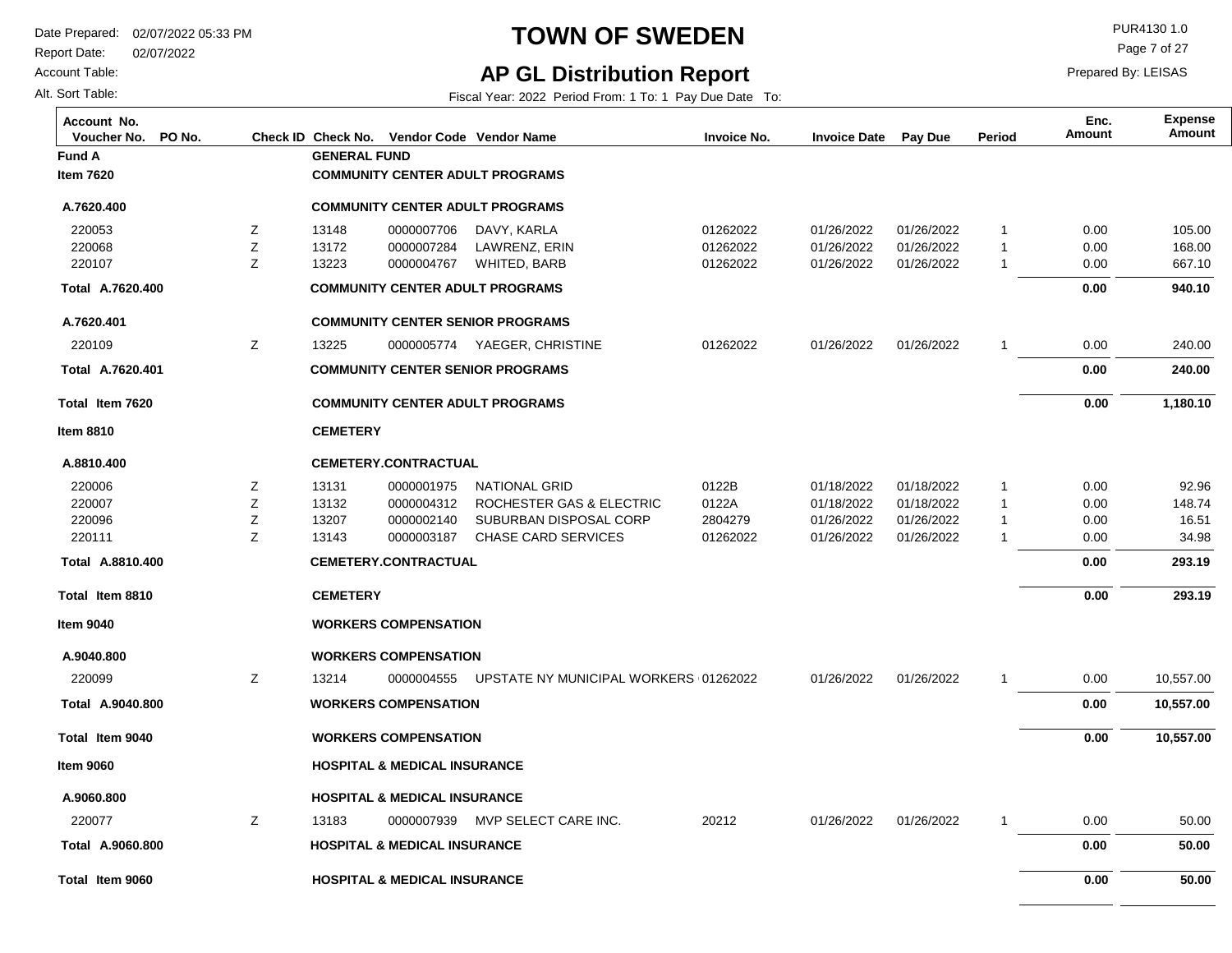Report Date: 02/07/2022 Account Table:

## **TOWN OF SWEDEN** PURA130 1.0

**AP GL Distribution Report**

Fiscal Year: 2022 Period From: 1 To: 1 Pay Due Date To:

**Total Fund A Fund A GENERAL FUND GENERAL FUND 62,259.38 Voucher No. PO No. Check ID Check No. Vendor Code Invoice No. Invoice Date Pay Due Period Amount Vendor NameAccount No. Expense Amount Enc. 0.00** 

Alt. Sort Table:

Page 8 of 27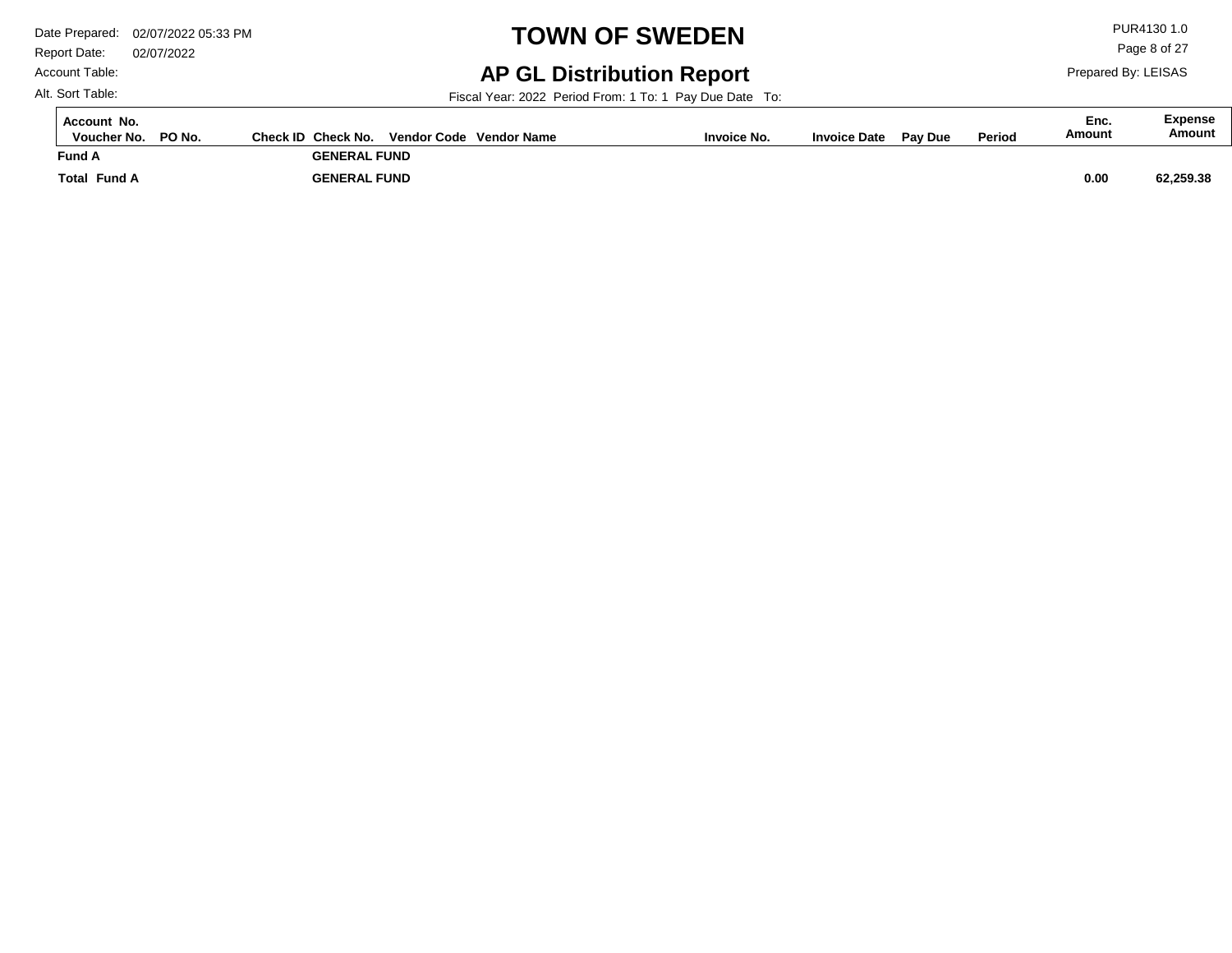Report Date: 02/07/2022

Account Table:

Alt. Sort Table:

## **TOWN OF SWEDEN** PUR4130 1.0

Page 9 of 27

Prepared By: LEISAS

### **AP GL Distribution Report**

| Account No.<br>PO No.<br>Voucher No. | Check ID |                 | Check No. Vendor Code Vendor Name |                                          | <b>Invoice No.</b> | <b>Invoice Date</b> | Pay Due    | Period         | Enc.<br>Amount | <b>Expense</b><br>Amount |
|--------------------------------------|----------|-----------------|-----------------------------------|------------------------------------------|--------------------|---------------------|------------|----------------|----------------|--------------------------|
| Fund B                               |          |                 | <b>GENERAL PART TOWN</b>          |                                          |                    |                     |            |                |                |                          |
| Item 3620                            |          |                 | <b>SAFETY INSPECTION</b>          |                                          |                    |                     |            |                |                |                          |
| B.3620.400                           |          |                 | SAFETY INSPECTION.CONTRACTUAL     |                                          |                    |                     |            |                |                |                          |
| 220049                               | Z        | 13218           | 0000007259                        | <b>WAGSYS LLC</b>                        | INV220211          | 01/26/2022          | 01/26/2022 | $\overline{1}$ | 0.00           | 1,736.00                 |
| 220061                               | Z        | 13159           | 0000005085                        | FINGER LAKES BUILDING OFFICIALS 01262022 |                    | 01/26/2022          | 01/26/2022 | $\overline{1}$ | 0.00           | 445.00                   |
| 220094                               | Z        | 13204           | 0000007498                        | <b>STIRK, LYLE</b>                       | 01262022           | 01/26/2022          | 01/26/2022 | $\overline{1}$ | 0.00           | 60.55                    |
| 220095                               | Z        | 13206           | 0000001387                        | STRABEL, DAVID                           | 01262022           | 01/26/2022          | 01/26/2022 | $\overline{1}$ | 0.00           | 24.00                    |
| Total B.3620.400                     |          |                 | SAFETY INSPECTION.CONTRACTUAL     |                                          |                    |                     |            |                | 0.00           | 2,265.55                 |
| B.3620.401                           |          |                 | FIRE MARSHALL.CONTRACTUAL         |                                          |                    |                     |            |                |                |                          |
| 220061                               | Ζ        | 13159           | 0000005085                        | FINGER LAKES BUILDING OFFICIALS 01262022 |                    | 01/26/2022          | 01/26/2022 | $\overline{1}$ | 0.00           | 445.00                   |
| 220102                               | Z        | 13216           | 0000007067                        | <b>VERGARI, MICHAEL</b>                  | 01262022           | 01/26/2022          | 01/26/2022 | $\overline{1}$ | 0.00           | 21.06                    |
| Total B.3620.401                     |          |                 | FIRE MARSHALL.CONTRACTUAL         |                                          |                    |                     |            |                | 0.00           | 466.06                   |
| Total Item 3620                      |          |                 | <b>SAFETY INSPECTION</b>          |                                          |                    |                     |            |                | 0.00           | 2,731.61                 |
| ltem 7410                            |          | <b>LIBRARY</b>  |                                   |                                          |                    |                     |            |                |                |                          |
| B.7410.400                           |          |                 | LIBRARY.CONTRACTUAL               |                                          |                    |                     |            |                |                |                          |
| 220092                               | Ζ        | 13202           | 0000002097                        | <b>SEYMOUR LIBRARY</b>                   | 1102022            | 01/26/2022          | 01/26/2022 | 1              | 0.00           | 132,314.05               |
| Total B.7410.400                     |          |                 | LIBRARY.CONTRACTUAL               |                                          |                    |                     |            |                | 0.00           | 132,314.05               |
| Total Item 7410                      |          | <b>LIBRARY</b>  |                                   |                                          |                    |                     |            |                | 0.00           | 132,314.05               |
| Item 8020                            |          | <b>PLANNING</b> |                                   |                                          |                    |                     |            |                |                |                          |
| B.8020.400                           |          |                 | PLANNING.CONTRACTUAL              |                                          |                    |                     |            |                |                |                          |
| 220061                               | Z        | 13159           | 0000005085                        | FINGER LAKES BUILDING OFFICIALS 01262022 |                    | 01/26/2022          | 01/26/2022 | $\overline{1}$ | 0.00           | 390.00                   |
| 220078                               | Z        | 13184           | 0000001963                        | NEW YORK PLANNING FEDERATION 16433       |                    | 01/26/2022          | 01/26/2022 | $\overline{1}$ | 0.00           | 295.00                   |
| Total B.8020.400                     |          |                 | PLANNING.CONTRACTUAL              |                                          |                    |                     |            |                | 0.00           | 685.00                   |
| Total Item 8020                      |          | <b>PLANNING</b> |                                   |                                          |                    |                     |            |                | 0.00           | 685.00                   |
| <b>Item 9040</b>                     |          |                 | <b>WORKERS COMPENSATION</b>       |                                          |                    |                     |            |                |                |                          |
| B.9040.800                           |          |                 | <b>WORKERS COMPENSATION</b>       |                                          |                    |                     |            |                |                |                          |
| 220099                               | Z        | 13214           | 0000004555                        | UPSTATE NY MUNICIPAL WORKERS (01262022   |                    | 01/26/2022          | 01/26/2022 | -1             | 0.00           | 3,298.00                 |
| Total B.9040.800                     |          |                 | <b>WORKERS COMPENSATION</b>       |                                          |                    |                     |            |                | 0.00           | 3,298.00                 |
| Total Item 9040                      |          |                 | <b>WORKERS COMPENSATION</b>       |                                          |                    |                     |            |                | 0.00           | 3,298.00                 |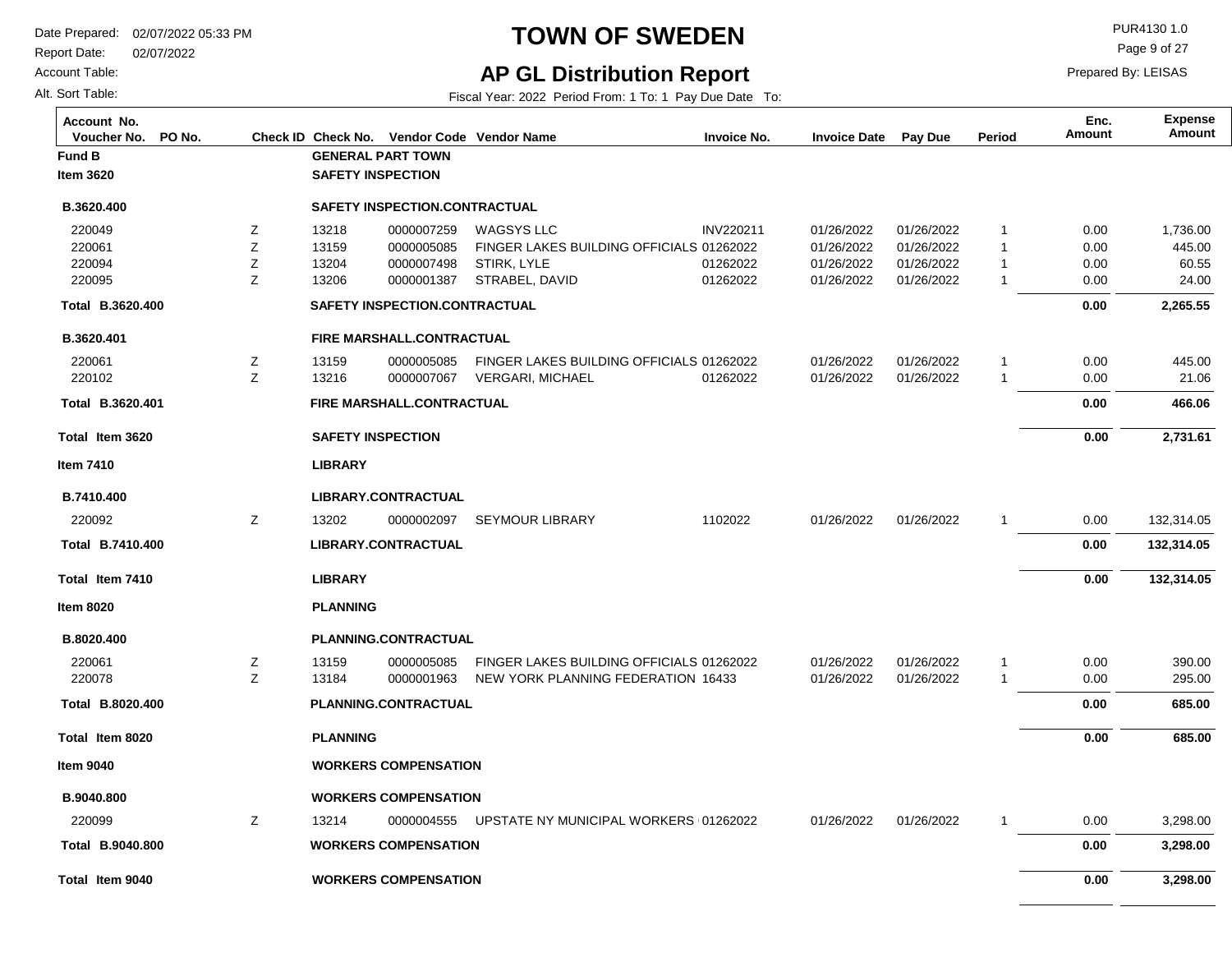Report Date: 02/07/2022 Account Table:

# **TOWN OF SWEDEN** PUR4130 1.0

### **AP GL Distribution Report**

Fiscal Year: 2022 Period From: 1 To: 1 Pay Due Date To:

| Account No.<br>PO No.<br>Voucher No. | Check ID Check No.<br>Vendor Code Vendor Name | <b>Invoice No.</b> | <b>Invoice Date</b> | <b>Pav Due</b> | <b>Period</b> | Enc.<br>Amount | <b>Expense</b><br>Amount |
|--------------------------------------|-----------------------------------------------|--------------------|---------------------|----------------|---------------|----------------|--------------------------|
| <b>Fund B</b>                        | <b>GENERAL PART TOWN</b>                      |                    |                     |                |               |                |                          |
| <b>Fund B</b><br>Total               | <b>GENERAL PART TOWN</b>                      |                    |                     |                |               | 0.00           | 139,028.66               |

Alt. Sort Table:

Page 10 of 27

Prepared By: LEISAS

 $\overline{a}$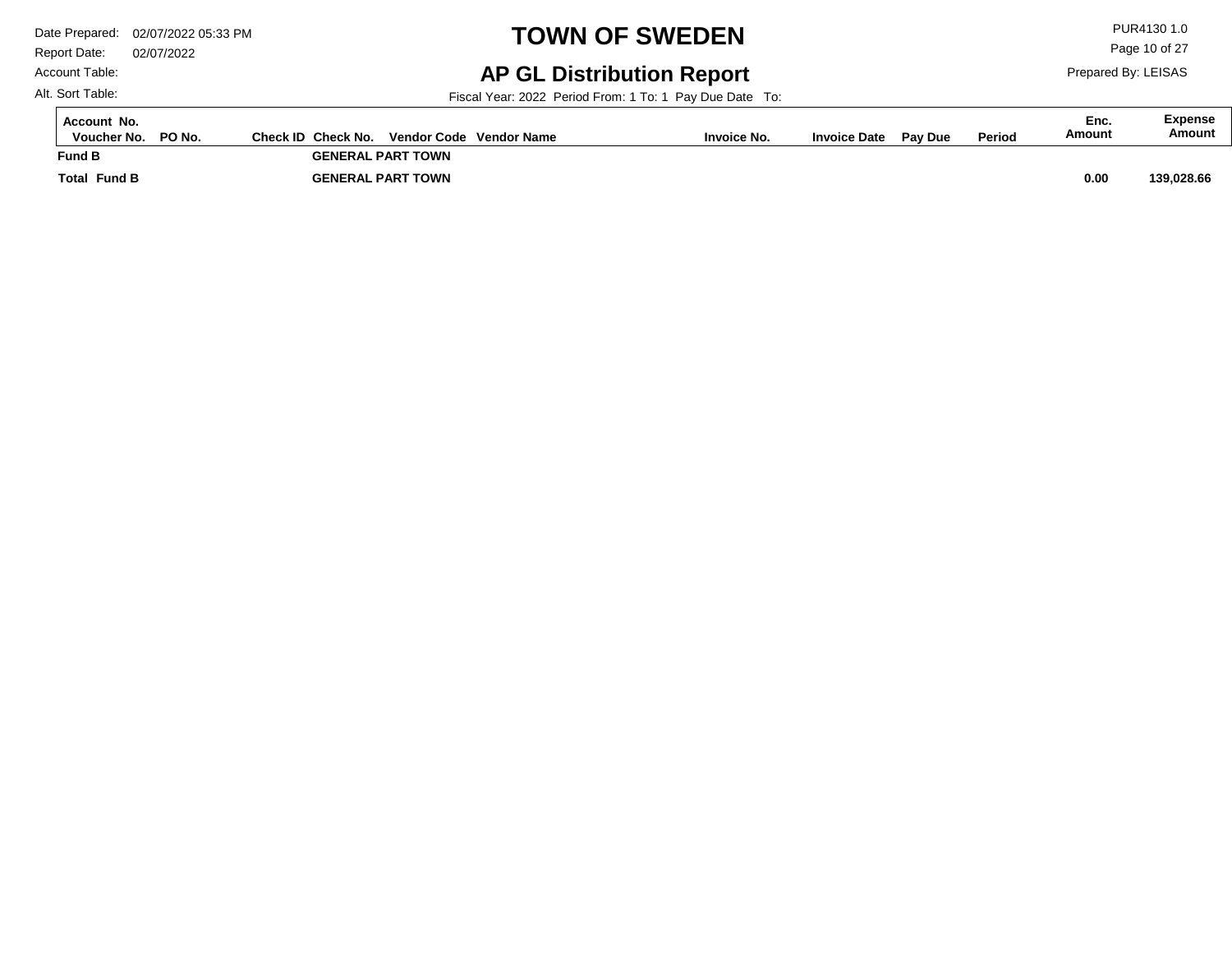Report Date: 02/07/2022

Account Table:

Alt. Sort Table:

### **TOWN OF SWEDEN** PUR4130 1.0

Page 11 of 27

### **AP GL Distribution Report**

Fiscal Year: 2022 Period From: 1 To: 1 Pay Due Date To:

**Total Item 5142 Total Item 9040 Total Fund DA Fund DA HIGHWAY TOWNWIDE SNOW REMOVAL WORKERS COMPENSATION HIGHWAY TOWNWIDE SNOW REMOVAL WORKERS COMPENSATION 12,593.84 11,273.84 1,320.00 Item 5142 Item 9040 Voucher No. PO No. Check ID Check No. Vendor Code Invoice No. Invoice Date Pay Due Period Amount Vendor NameAccount No. Expense Amount Enc. DA.5142.400 Total DA.9040.800 Total 11,273.84 1,320.00 DA.5142.400 DA.9040.800** 01/26/2022 01/26/2022 01/26/2022 01/26/2022 01/26/2022 AMERICAN ROCK SALT HOLDINGS LL687741 AMERICAN ROCK SALT HOLDINGS LL 690299 INNOVATIVE MUNICIPAL PRODUCTS SO62507 AMERICAN ROCK SALT HOLDINGS LL 692338 UPSTATE NY MUNICIPAL WORKERS (01262022 1 1 1 1 1 220012 220013 220017 220110 220099 01/26/2022 01/26/2022 01/26/2022 01/26/2022 01/26/2022 13135 13135 13168 13135 13214 Z Z Z Z Z 0000003399 0000003399 0000007030 0000003399 0000004555 3,489.34 2,919.22 1,073.53 3,791.75 1,320.00 **SNOW REMOVAL.CONTRACTUAL WORKERS COMPENSATION SNOW REMOVAL.CONTRACTUAL WORKERS COMPENSATION** 0.00 0.00 0.00 0.00 0.00  **0.00 0.00 0.00 0.00 0.00**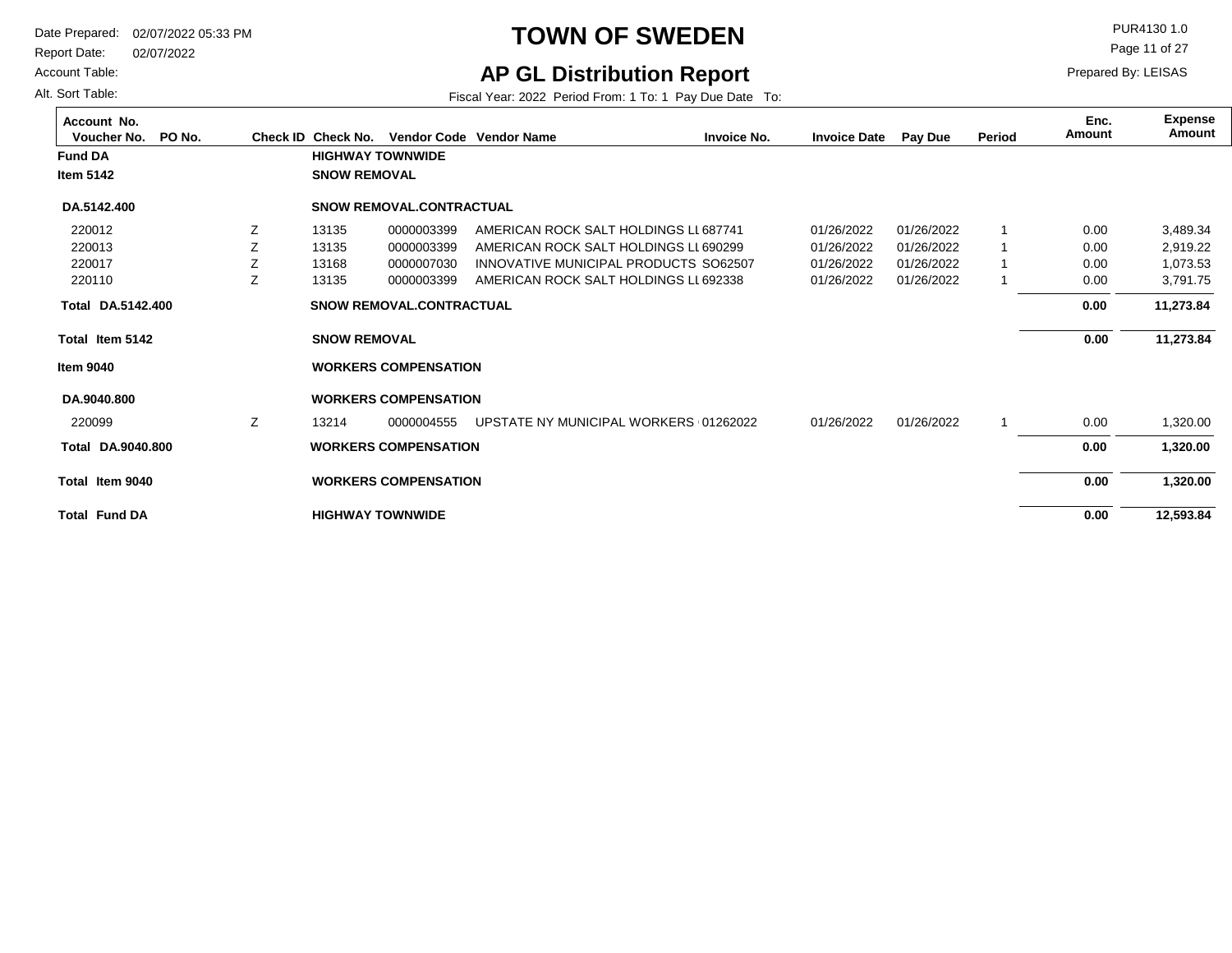Report Date: 02/07/2022

Account Table:

Alt. Sort Table:

## **TOWN OF SWEDEN** PURA130 1.0

**AP GL Distribution Report**

Fiscal Year: 2022 Period From: 1 To: 1 Pay Due Date To:

Page 12 of 27

| Account No.<br>PO No.<br>Voucher No. |   |                        | Check ID Check No. Vendor Code Vendor Name |                                             | <b>Invoice No.</b> | <b>Invoice Date</b> | <b>Pay Due</b> | Period         | Enc.<br><b>Amount</b> | <b>Expense</b><br>Amount |
|--------------------------------------|---|------------------------|--------------------------------------------|---------------------------------------------|--------------------|---------------------|----------------|----------------|-----------------------|--------------------------|
| <b>Fund DB</b>                       |   |                        | <b>HIGHWAY PART TOWN</b>                   |                                             |                    |                     |                |                |                       |                          |
| Item 5110                            |   | <b>GENERAL REPAIRS</b> |                                            |                                             |                    |                     |                |                |                       |                          |
| DB.5110.400                          |   |                        | <b>GENERAL REPAIRS.CONTRACTUAL</b>         |                                             |                    |                     |                |                |                       |                          |
| 220036                               | Ζ | 13209                  |                                            | 0000002160 TERRY TREE SERVICE, LLC          | 4305671            | 01/26/2022          | 01/26/2022     | -1             | 0.00                  | 1,650.00                 |
| Total DB.5110.400                    |   |                        | <b>GENERAL REPAIRS.CONTRACTUAL</b>         |                                             |                    |                     |                |                | 0.00                  | 1,650.00                 |
| Total Item 5110                      |   | <b>GENERAL REPAIRS</b> |                                            |                                             |                    |                     |                |                | 0.00                  | 1,650.00                 |
| <b>Item 5130</b>                     |   | <b>MACHINERY</b>       |                                            |                                             |                    |                     |                |                |                       |                          |
| DB.5130.400                          |   |                        | <b>MACHINERY.CONTRACTUAL</b>               |                                             |                    |                     |                |                |                       |                          |
| 220014                               | Ζ | 13134                  | 0000006835                                 | AIRGAS, INC.                                | 9984828681         | 01/26/2022          | 01/26/2022     | -1             | 0.00                  | 96.50                    |
| 220015                               | Ζ | 13145                  | 0000002966                                 | <b>CONWAY BEAM TRUCK GROUP</b>              | 348518R            | 01/26/2022          | 01/26/2022     | $\mathbf 1$    | 0.00                  | 550.67                   |
| 220019                               | Ζ | 13160                  | 0000003380                                 | FLEETPRIDE, INC.                            | 88952730           | 01/26/2022          | 01/26/2022     | -1             | 0.00                  | 131.39                   |
| 220021                               | Ζ | 13169                  | 0000001692                                 | INTERSTATE BATTERY SYSTEM OF F50063728      |                    | 01/26/2022          | 01/26/2022     | -1             | 0.00                  | 251.85                   |
| 220022                               | Z | 13177                  | 0000006327                                 | MIDWEST MOTOR SUPPLY CO, INC.               | 1868X4             | 01/26/2022          | 01/26/2022     | -1             | 0.00                  | 30.60                    |
| 220023                               | Ζ | 13177                  | 0000006327                                 | MIDWEST MOTOR SUPPLY CO, INC. 679           |                    | 01/26/2022          | 01/26/2022     | -1             | 0.00                  | 850.55                   |
| 220026                               | Ζ | 13162                  | 0000007974                                 | <b>GENUINE PARTS COMPANY</b>                | 6976014715         | 01/26/2022          | 01/26/2022     | $\overline{1}$ | 0.00                  | 251.84                   |
| 220028                               | Ζ | 13152                  | 0000001977                                 | DOLAN, JAMES E.                             | 53268              | 01/26/2022          | 01/26/2022     | $\overline{1}$ | 0.00                  | 223.70                   |
| 220038                               | Ζ | 13211                  | 0000003443                                 | <b>TRACEY ROAD EQUIPMENT</b>                | X10507658501       | 01/26/2022          | 01/26/2022     | $\mathbf 1$    | 0.00                  | 79.64                    |
| 220039                               | Ζ | 13213                  | 0000007586                                 | UNITED AUTO SUPPLY OF SYRACUS 25052042      |                    | 01/26/2022          | 01/26/2022     | -1             | 0.00                  | 1,033.55                 |
| 220041                               | Ζ | 13222                  | 0000007024                                 | WHA ONE, LLC                                | 330751             | 01/26/2022          | 01/26/2022     | 1              | 0.00                  | 343.00                   |
| 220113                               | Ζ | 13163                  | 0000006803                                 | HEMLOCK REGAL SALES, LLC                    | 131438             | 01/26/2022          | 01/26/2022     | -1             | 0.00                  | 382.89                   |
| 220116                               | Ζ | 13195                  | 0000002280                                 | REGIONAL INTERNATIONAL CORP                 | 11183844P          | 01/26/2022          | 01/26/2022     | -1             | 0.00                  | 87.49                    |
| 220118                               | Z | 13170                  | 0000004735                                 | JC SMITH INC.                               | 1590288            | 01/26/2022          | 01/26/2022     | 1              | 0.00                  | 1,995.00                 |
| Total DB.5130.400                    |   |                        | MACHINERY.CONTRACTUAL                      |                                             |                    |                     |                |                | 0.00                  | 6,308.67                 |
| DB.5130.401                          |   |                        | <b>MACHINERY.CONTRACTUAL</b>               |                                             |                    |                     |                |                |                       |                          |
| 220020                               | Ζ | 13165                  | 0000005397                                 | HOMETOWNE ENERGY COMPANY, IN 667083         |                    | 01/26/2022          | 01/26/2022     | -1             | 0.00                  | 72.98                    |
| 220027                               | Z | 13186                  | 0000004233                                 | NOCO ENERGY CORP.                           | SP12256328         | 01/26/2022          | 01/26/2022     | $\mathbf{1}$   | 0.00                  | 6,240.93                 |
| 220029                               | Z | 13186                  | 0000004233                                 | NOCO ENERGY CORP.                           | SP12248812         | 01/26/2022          | 01/26/2022     | -1             | 0.00                  | 2,665.00                 |
| Total DB.5130.401                    |   |                        | MACHINERY.CONTRACTUAL                      |                                             |                    |                     |                |                | 0.00                  | 8,978.91                 |
| DB.5130.402                          |   |                        | <b>MACHINERY.CONTRACTUAL</b>               |                                             |                    |                     |                |                |                       |                          |
| 220032                               | Ζ | 13197                  | 0000004273                                 | <b>ROSENGRANT, WES</b>                      | 11822103436        | 01/26/2022          | 01/26/2022     | 1              | 0.00                  | 62.65                    |
| Total DB.5130.402                    |   |                        | <b>MACHINERY.CONTRACTUAL</b>               |                                             |                    |                     |                |                | 0.00                  | 62.65                    |
| Total Item 5130                      |   | <b>MACHINERY</b>       |                                            |                                             |                    |                     |                |                | 0.00                  | 15,350.23                |
| Item 5140                            |   |                        | <b>MISC (BRUSH &amp; WEEDS)</b>            |                                             |                    |                     |                |                |                       |                          |
| DB.5140.400                          |   |                        |                                            | <b>MISC (BRUSH &amp; WEEDS).CONTRACTUAL</b> |                    |                     |                |                |                       |                          |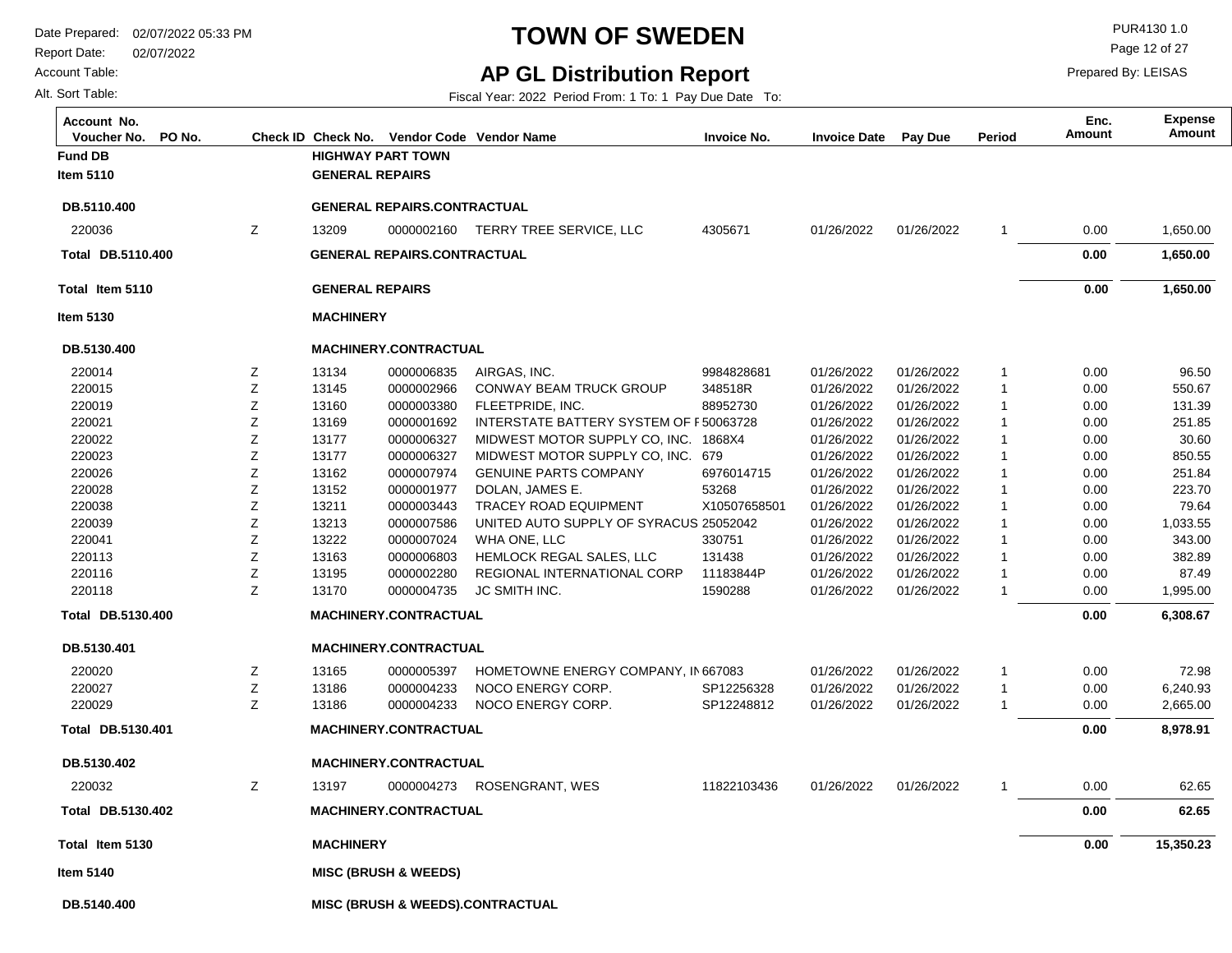Report Date: 02/07/2022

Account Table:

Alt. Sort Table:

## **TOWN OF SWEDEN** PUR4130 1.0

**AP GL Distribution Report**

Fiscal Year: 2022 Period From: 1 To: 1 Pay Due Date To:

Page 13 of 27

| Account No.<br>Voucher No.<br>PO No. |        | Check ID Check No.       |                                 | Vendor Code Vendor Name                                           | <b>Invoice No.</b>         | <b>Invoice Date</b> | Pay Due                  | Period         | Enc.<br>Amount | <b>Expense</b><br>Amount |
|--------------------------------------|--------|--------------------------|---------------------------------|-------------------------------------------------------------------|----------------------------|---------------------|--------------------------|----------------|----------------|--------------------------|
| <b>Fund DB</b>                       |        | <b>HIGHWAY PART TOWN</b> |                                 |                                                                   |                            |                     |                          |                |                |                          |
| <b>Item 5140</b>                     |        |                          | <b>MISC (BRUSH &amp; WEEDS)</b> |                                                                   |                            |                     |                          |                |                |                          |
| DB.5140.400                          |        |                          |                                 | <b>MISC (BRUSH &amp; WEEDS).CONTRACTUAL</b>                       |                            |                     |                          |                |                |                          |
| 220033                               | Z      | 13198                    | 0000007411                      | RUNNING SUPPLY INC.                                               | 69430331040                | 01/26/2022          | 01/26/2022               | $\mathbf{1}$   | 0.00           | 259.98                   |
| 220112                               | Z      | 13156                    | 0000007053                      | ESPENMILLER, JUSTIN                                               | 01262022                   | 01/26/2022          | 01/26/2022               | $\overline{1}$ | 0.00           | 119.30                   |
| Total DB.5140.400                    |        |                          |                                 | <b>MISC (BRUSH &amp; WEEDS).CONTRACTUAL</b>                       |                            |                     |                          |                | 0.00           | 379.28                   |
| Total Item 5140                      |        |                          | <b>MISC (BRUSH &amp; WEEDS)</b> |                                                                   |                            |                     |                          |                | 0.00           | 379.28                   |
| <b>Item 5144</b>                     |        |                          | <b>SNOW REMOVAL STATE HWY</b>   |                                                                   |                            |                     |                          |                |                |                          |
| DB.5144.400                          |        |                          |                                 | SNOW REMOVAL STATE HWY.CONTRACTUAL                                |                            |                     |                          |                |                |                          |
| 220012                               | Ζ      | 13135                    | 0000003399                      | AMERICAN ROCK SALT HOLDINGS LL 687741                             |                            | 01/26/2022          | 01/26/2022               | 1              | 0.00           | 6,106.35                 |
| 220013                               | Z      | 13135                    | 0000003399                      | AMERICAN ROCK SALT HOLDINGS LL 690299                             |                            | 01/26/2022          | 01/26/2022               | 1              | 0.00           | 4,086.90                 |
| 220017                               | Z      | 13168                    | 0000007030                      | INNOVATIVE MUNICIPAL PRODUCTS SO62507                             |                            | 01/26/2022          | 01/26/2022               | $\mathbf{1}$   | 0.00           | 1,878.69                 |
| 220110                               | Z      | 13135                    | 0000003399                      | AMERICAN ROCK SALT HOLDINGS LL 692338                             |                            | 01/26/2022          | 01/26/2022               | $\mathbf 1$    | 0.00           | 6,635.56                 |
| Total DB.5144.400                    |        |                          |                                 | <b>SNOW REMOVAL STATE HWY CONTRACTUAL</b>                         |                            |                     |                          |                | 0.00           | 18,707.50                |
| Total Item 5144                      |        |                          | <b>SNOW REMOVAL STATE HWY</b>   |                                                                   |                            |                     |                          |                | 0.00           | 18,707.50                |
| <b>Item 5146</b>                     |        |                          | <b>SNOW REMOVAL CTY HWY</b>     |                                                                   |                            |                     |                          |                |                |                          |
| DB.5146.400                          |        |                          |                                 | SNOW REMOVAL CTY HWY.CONTRACTUAL                                  |                            |                     |                          |                |                |                          |
| 220012                               | Ζ      | 13135                    | 0000003399                      | AMERICAN ROCK SALT HOLDINGS LL 687741                             |                            | 01/26/2022          | 01/26/2022               | 1              | 0.00           | 7,851.03                 |
| 220013                               | Z      | 13135                    | 0000003399                      | AMERICAN ROCK SALT HOLDINGS LL 690299                             |                            | 01/26/2022          | 01/26/2022               | $\mathbf{1}$   | 0.00           | 4,670.75                 |
| 220017                               | Ζ      | 13168                    | 0000007030                      | INNOVATIVE MUNICIPAL PRODUCTS SO62507                             |                            | 01/26/2022          | 01/26/2022               | $\mathbf 1$    | 0.00           | 2,415.46                 |
| 220034<br>220110                     | Z<br>Z | 13205<br>13135           | 0000003845<br>0000003399        | STOCKHAM LUMBER CO. INC.<br>AMERICAN ROCK SALT HOLDINGS LL 692338 | 2201191861 AND2 01/26/2022 | 01/26/2022          | 01/26/2022<br>01/26/2022 | 1<br>-1        | 0.00<br>0.00   | 19.00<br>8,531.45        |
| Total DB.5146.400                    |        |                          |                                 | SNOW REMOVAL CTY HWY.CONTRACTUAL                                  |                            |                     |                          |                | 0.00           | 23,487.69                |
|                                      |        |                          |                                 |                                                                   |                            |                     |                          |                |                |                          |
| Total Item 5146                      |        |                          | <b>SNOW REMOVAL CTY HWY</b>     |                                                                   |                            |                     |                          |                | 0.00           | 23,487.69                |
| <b>Item 9040</b>                     |        |                          | <b>WORKERS COMPENSATION</b>     |                                                                   |                            |                     |                          |                |                |                          |
| DB.9040.800                          |        |                          | <b>WORKERS COMPENSATION</b>     |                                                                   |                            |                     |                          |                |                |                          |
| 220099                               | Ζ      | 13214                    | 0000004555                      | UPSTATE NY MUNICIPAL WORKERS (01262022                            |                            | 01/26/2022          | 01/26/2022               | -1             | 0.00           | 50,803.00                |
| Total DB.9040.800                    |        |                          | <b>WORKERS COMPENSATION</b>     |                                                                   |                            |                     |                          |                | 0.00           | 50,803.00                |
| Total Item 9040                      |        |                          | <b>WORKERS COMPENSATION</b>     |                                                                   |                            |                     |                          |                | 0.00           | 50,803.00                |
| <b>Total Fund DB</b>                 |        | <b>HIGHWAY PART TOWN</b> |                                 |                                                                   |                            |                     |                          |                | 0.00           | 110,377.70               |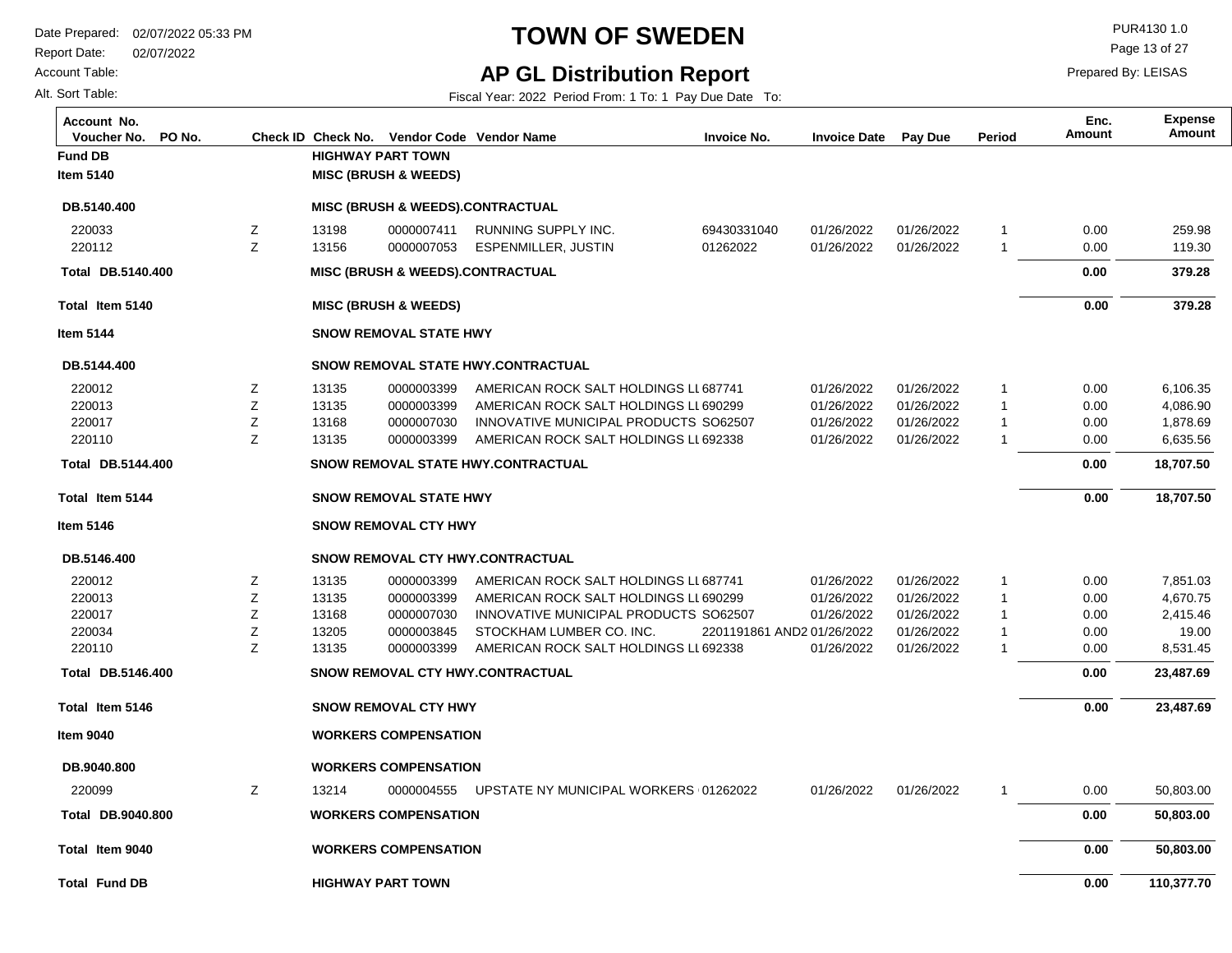Report Date: 02/07/2022

#### Account Table: Alt. Sort Table:

**AP GL Distribution Report** Fiscal Year: 2022 Period From: 1 To: 1 Pay Due Date To:

**TOWN OF SWEDEN** PUR4130 1.0

Page 14 of 27

| Account No.<br>Voucher No.<br>PO No. |           | Check ID Check No. |                              | Vendor Code Vendor Name                | <b>Invoice No.</b> | <b>Invoice Date</b> | Pay Due    | Period | Enc.<br>Amount | <b>Expense</b><br>Amount |
|--------------------------------------|-----------|--------------------|------------------------------|----------------------------------------|--------------------|---------------------|------------|--------|----------------|--------------------------|
| <b>Fund HA</b>                       |           |                    | <b>CAPITAL WATER PROJECT</b> |                                        |                    |                     |            |        |                |                          |
| <b>Item 1310</b>                     |           |                    | <b>DIRECTOR OF FINANCE</b>   |                                        |                    |                     |            |        |                |                          |
| HA.1310.400                          |           |                    |                              | <b>DIRECTOR OF FINANCE CONTRACTUAL</b> |                    |                     |            |        |                |                          |
| 220008                               | <b>HA</b> | 1033               | 0000001131                   | DONEGAN INC, BERNARD P.                | 01192022           | 01/19/2022          | 01/19/2022 |        | 0.00           | 362.00                   |
| Total HA.1310.400                    |           |                    |                              | DIRECTOR OF FINANCE.CONTRACTUAL        |                    |                     |            |        | 0.00           | 362.00                   |
| Total Item 1310                      |           |                    | <b>DIRECTOR OF FINANCE</b>   |                                        |                    |                     |            |        | 0.00           | 362.00                   |
| <b>Item 1440</b>                     |           | <b>ENGINEER</b>    |                              |                                        |                    |                     |            |        |                |                          |
| HA.1440.400                          |           |                    | <b>ENGINEER.CONTRACTUAL</b>  |                                        |                    |                     |            |        |                |                          |
| 220009                               | <b>HA</b> | 1034               | 0000001953                   | <b>MRB GROUP INC</b>                   | 42046              | 01/19/2022          | 01/19/2022 |        | 0.00           | 3,830.00                 |
| 220010                               | HA        | 1035               | 0000003483                   | NYS DEC                                | 9990000527729      | 01/19/2022          | 01/19/2022 |        | 0.00           | 110.00                   |
| Total HA.1440.400                    |           |                    | <b>ENGINEER.CONTRACTUAL</b>  |                                        |                    |                     |            |        | 0.00           | 3,940.00                 |
| Total Item 1440                      |           | <b>ENGINEER</b>    |                              |                                        |                    |                     |            |        | 0.00           | 3,940.00                 |
| <b>Total Fund HA</b>                 |           |                    | <b>CAPITAL WATER PROJECT</b> |                                        |                    |                     |            |        | 0.00           | 4,302.00                 |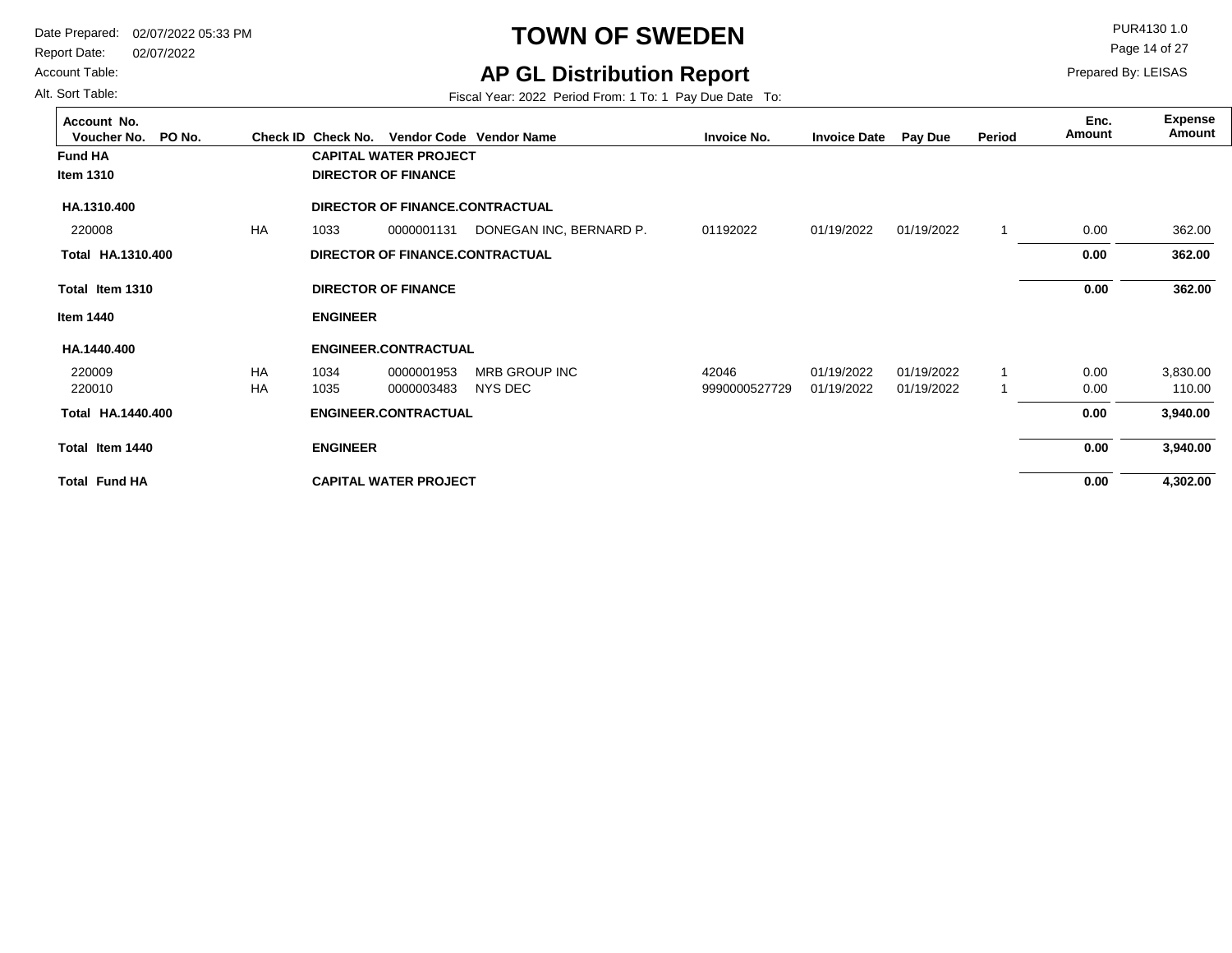#### Account Table:

Alt. Sort Table:

## **TOWN OF SWEDEN** PUR4130 1.0

### **AP GL Distribution Report**

Fiscal Year: 2022 Period From: 1 To: 1 Pay Due Date To:

Page 15 of 27

| Account No.<br>PO No.<br>Voucher No. |   | Check ID Check No.     |                                    | Vendor Code Vendor Name | <b>Invoice No.</b> | <b>Invoice Date</b> | <b>Pay Due</b> | Period | Enc.<br>Amount | <b>Expense</b><br>Amount |
|--------------------------------------|---|------------------------|------------------------------------|-------------------------|--------------------|---------------------|----------------|--------|----------------|--------------------------|
| <b>Fund SL1</b>                      |   |                        | <b>SWEDEN HILLS LIGHTING</b>       |                         |                    |                     |                |        |                |                          |
| <b>Item 5182</b>                     |   | <b>STREET LIGHTING</b> |                                    |                         |                    |                     |                |        |                |                          |
| SL1.5182.400                         |   |                        | <b>STREET LIGHTING.CONTRACTUAL</b> |                         |                    |                     |                |        |                |                          |
| 220003                               | z | 13126                  | 0000001975                         | NATIONAL GRID           | 01102022           | 01/10/2022          | 01/10/2022     |        | 0.00           | 1,759.68                 |
| Total SL1.5182.400                   |   |                        | <b>STREET LIGHTING.CONTRACTUAL</b> |                         |                    |                     |                |        | 0.00           | 1,759.68                 |
| Total Item 5182                      |   | <b>STREET LIGHTING</b> |                                    |                         |                    |                     |                |        | 0.00           | 1,759.68                 |
| <b>Total Fund SL1</b>                |   |                        | <b>SWEDEN HILLS LIGHTING</b>       |                         |                    |                     |                |        | 0.00           | 1,759.68                 |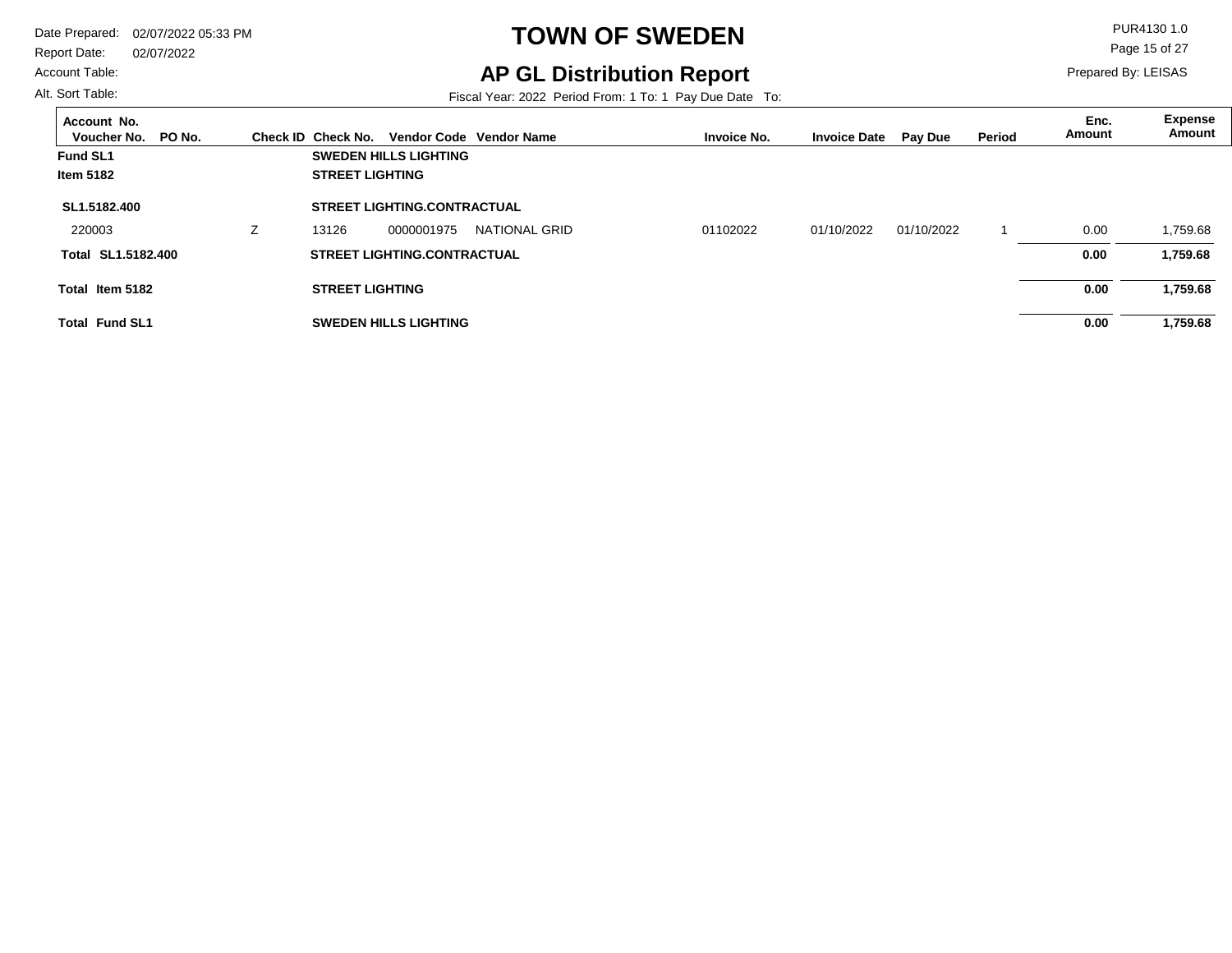Account Table:

Alt. Sort Table:

## **TOWN OF SWEDEN** PUR4130 1.0

### **AP GL Distribution Report**

Fiscal Year: 2022 Period From: 1 To: 1 Pay Due Date To:

Page 16 of 27

| Account No.<br>Voucher No.<br>PO No. | Check ID Check No.     |                                    | Vendor Code Vendor Name | <b>Invoice No.</b> | <b>Invoice Date</b> | Pay Due    | Period | Enc.<br>Amount | <b>Expense</b><br>Amount |
|--------------------------------------|------------------------|------------------------------------|-------------------------|--------------------|---------------------|------------|--------|----------------|--------------------------|
| Fund SL10                            |                        | <b>HERITAGE SQUARE LIGHTING</b>    |                         |                    |                     |            |        |                |                          |
| <b>Item 5182</b>                     | <b>STREET LIGHTING</b> |                                    |                         |                    |                     |            |        |                |                          |
| SL10.5182.400                        |                        | <b>STREET LIGHTING.CONTRACTUAL</b> |                         |                    |                     |            |        |                |                          |
| 220003                               | 13126                  | 0000001975                         | NATIONAL GRID           | 01102022           | 01/10/2022          | 01/10/2022 |        | 0.00           | 235.44                   |
| Total SL10.5182.400                  |                        | <b>STREET LIGHTING.CONTRACTUAL</b> |                         |                    |                     |            |        | 0.00           | 235.44                   |
| Total Item 5182                      | <b>STREET LIGHTING</b> |                                    |                         |                    |                     |            |        | 0.00           | 235.44                   |
| <b>Total Fund SL10</b>               |                        | <b>HERITAGE SQUARE LIGHTING</b>    |                         |                    |                     |            |        | 0.00           | 235.44                   |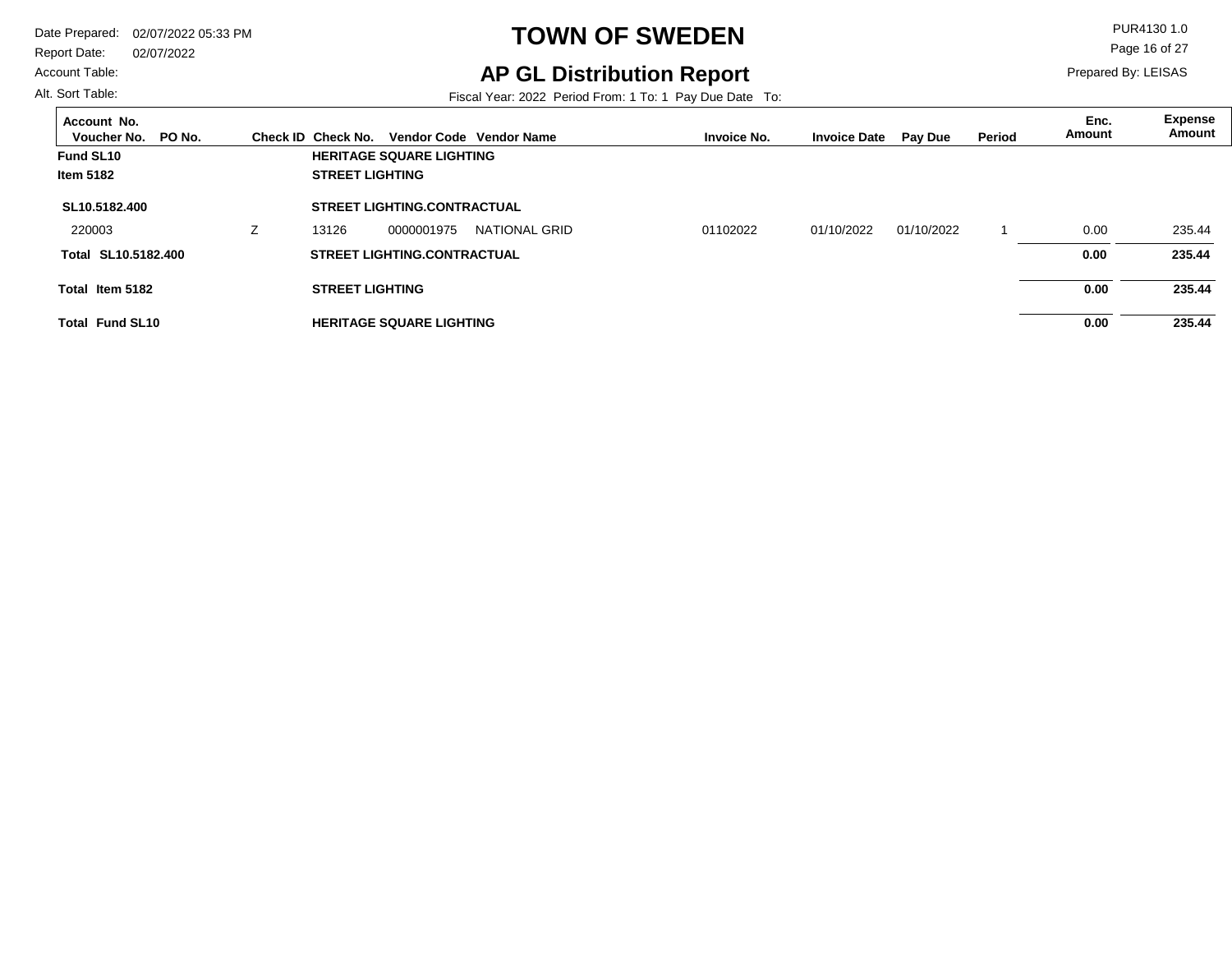Report Date: 02/07/2022

#### Account Table:

Alt. Sort Table:

## **TOWN OF SWEDEN** PUR4130 1.0

### **AP GL Distribution Report**

Fiscal Year: 2022 Period From: 1 To: 1 Pay Due Date To:

Page 17 of 27

| Account No.<br>PO No.<br>Voucher No. | Check ID Check No.     |                                    | Vendor Code Vendor Name | <b>Invoice No.</b> | <b>Invoice Date</b> | <b>Pay Due</b> | Period | Enc.<br>Amount | Expense<br>Amount |
|--------------------------------------|------------------------|------------------------------------|-------------------------|--------------------|---------------------|----------------|--------|----------------|-------------------|
| <b>Fund SL2</b>                      |                        | <b>CRESTVIEW ESTATES LIGHTING</b>  |                         |                    |                     |                |        |                |                   |
| <b>Item 5182</b>                     | <b>STREET LIGHTING</b> |                                    |                         |                    |                     |                |        |                |                   |
| SL2.5182.400                         |                        | <b>STREET LIGHTING.CONTRACTUAL</b> |                         |                    |                     |                |        |                |                   |
| 220003                               | 13126                  | 0000001975                         | NATIONAL GRID           | 01102022           | 01/10/2022          | 01/10/2022     |        | 0.00           | 234.34            |
| Total SL2.5182.400                   |                        | <b>STREET LIGHTING.CONTRACTUAL</b> |                         |                    |                     |                |        | 0.00           | 234.34            |
| Total Item 5182                      | <b>STREET LIGHTING</b> |                                    |                         |                    |                     |                |        | 0.00           | 234.34            |
| <b>Total Fund SL2</b>                |                        | <b>CRESTVIEW ESTATES LIGHTING</b>  |                         |                    |                     |                |        | 0.00           | 234.34            |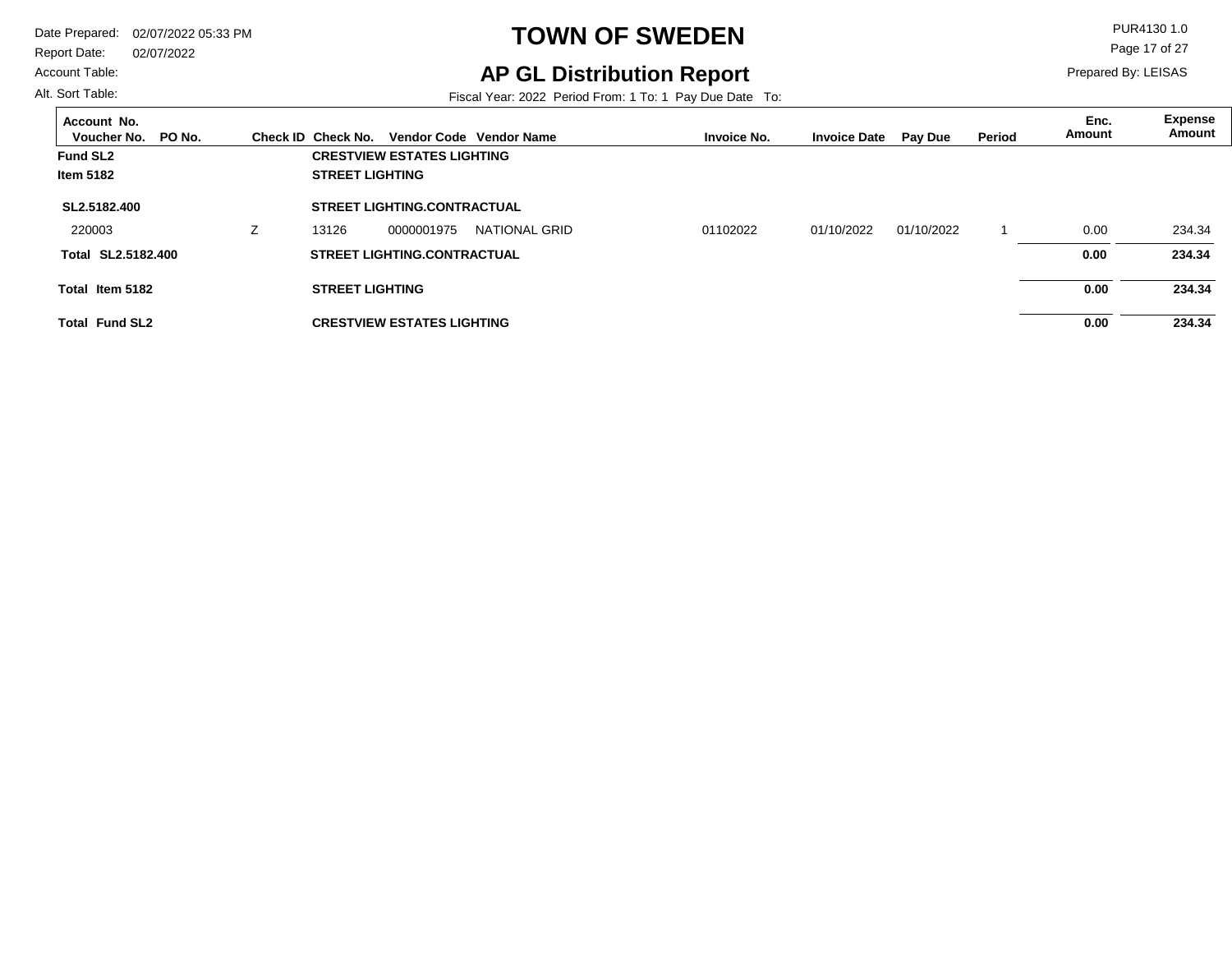Report Date: 02/07/2022

#### Account Table:

Alt. Sort Table:

## **TOWN OF SWEDEN** PUR4130 1.0

### **AP GL Distribution Report**

Fiscal Year: 2022 Period From: 1 To: 1 Pay Due Date To:

Page 18 of 27

| Account No.<br>PO No.<br>Voucher No. | Check ID Check No.     |                                    | Vendor Code Vendor Name | <b>Invoice No.</b> | <b>Invoice Date</b> | Pay Due    | Period | Enc.<br>Amount | <b>Expense</b><br>Amount |
|--------------------------------------|------------------------|------------------------------------|-------------------------|--------------------|---------------------|------------|--------|----------------|--------------------------|
| <b>Fund SL3</b>                      |                        | <b>HILLTOP ESTATES LIGHTING</b>    |                         |                    |                     |            |        |                |                          |
| <b>Item 5182</b>                     | <b>STREET LIGHTING</b> |                                    |                         |                    |                     |            |        |                |                          |
| SL3.5182.400                         |                        | <b>STREET LIGHTING.CONTRACTUAL</b> |                         |                    |                     |            |        |                |                          |
| 220003                               | 13126                  | 0000001975                         | NATIONAL GRID           | 01102022           | 01/10/2022          | 01/10/2022 |        | 0.00           | 1,595.89                 |
| Total SL3.5182.400                   |                        | <b>STREET LIGHTING.CONTRACTUAL</b> |                         |                    |                     |            |        | 0.00           | 1,595.89                 |
| Total Item 5182                      | <b>STREET LIGHTING</b> |                                    |                         |                    |                     |            |        | 0.00           | 1,595.89                 |
| <b>Total Fund SL3</b>                |                        | HILLTOP ESTATES LIGHTING           |                         |                    |                     |            |        | 0.00           | 1,595.89                 |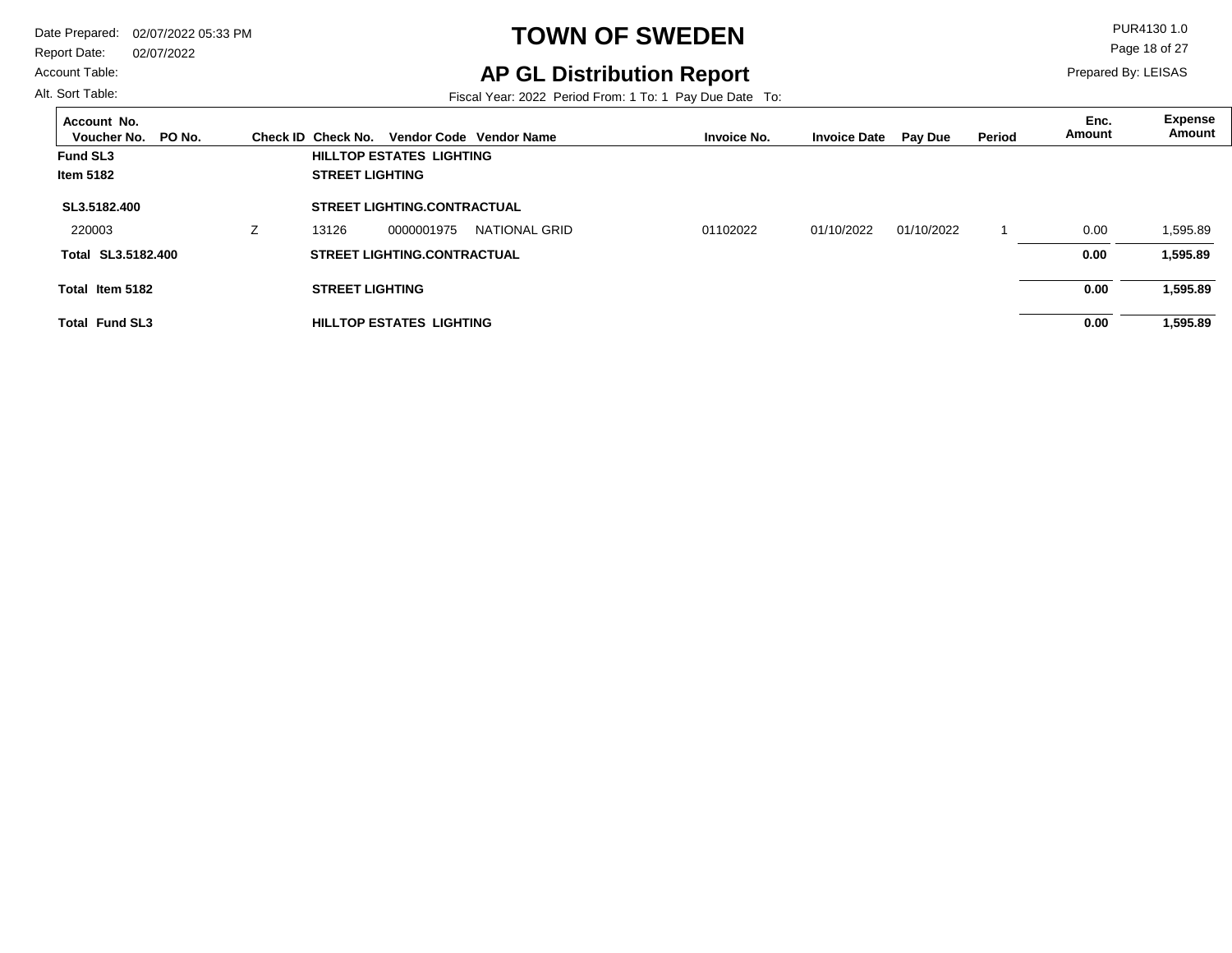#### Account Table:

Alt. Sort Table:

## **TOWN OF SWEDEN** PUR4130 1.0

### **AP GL Distribution Report**

Fiscal Year: 2022 Period From: 1 To: 1 Pay Due Date To:

Page 19 of 27

| Account No.<br>Voucher No.<br>PO No. | Check ID Check No.     |                                    | Vendor Code Vendor Name | <b>Invoice No.</b> | <b>Invoice Date</b> | <b>Pay Due</b> | Period | Enc.<br>Amount | <b>Expense</b><br>Amount |
|--------------------------------------|------------------------|------------------------------------|-------------------------|--------------------|---------------------|----------------|--------|----------------|--------------------------|
| <b>Fund SL4</b>                      |                        | <b>TALAMORA TRAIL LIGHTING</b>     |                         |                    |                     |                |        |                |                          |
| <b>Item 5182</b>                     | <b>STREET LIGHTING</b> |                                    |                         |                    |                     |                |        |                |                          |
| SL4.5182.400                         |                        | <b>STREET LIGHTING.CONTRACTUAL</b> |                         |                    |                     |                |        |                |                          |
| 220003                               | 13126                  | 0000001975                         | NATIONAL GRID           | 01102022           | 01/10/2022          | 01/10/2022     |        | 0.00           | 941.73                   |
| Total SL4.5182.400                   |                        | <b>STREET LIGHTING.CONTRACTUAL</b> |                         |                    |                     |                |        | 0.00           | 941.73                   |
| Total Item 5182                      | <b>STREET LIGHTING</b> |                                    |                         |                    |                     |                |        | 0.00           | 941.73                   |
| <b>Total Fund SL4</b>                |                        | <b>TALAMORA TRAIL LIGHTING</b>     |                         |                    |                     |                |        | 0.00           | 941.73                   |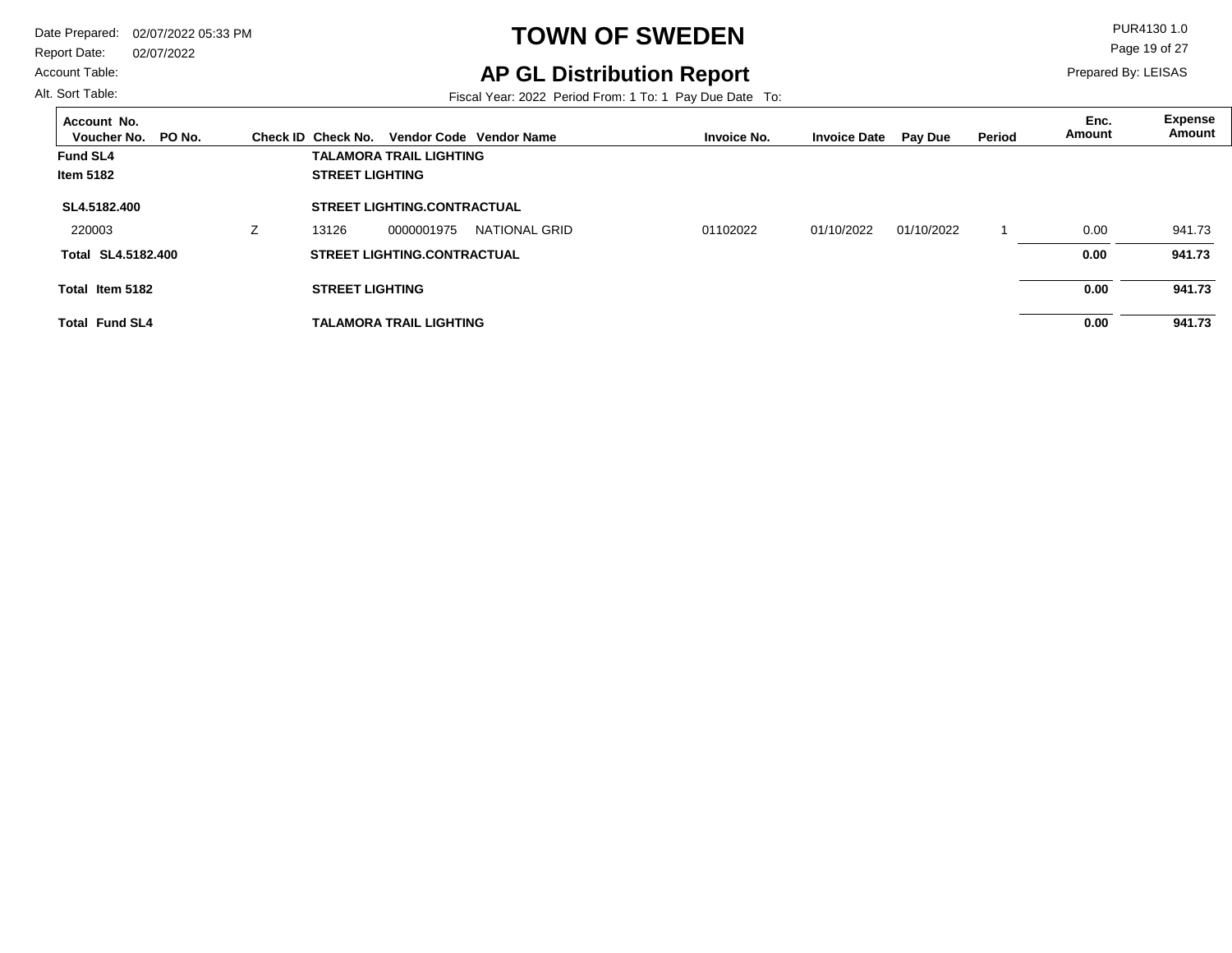Report Date: 02/07/2022

#### Account Table:

Alt. Sort Table:

## **TOWN OF SWEDEN** PUR4130 1.0

**AP GL Distribution Report**

Fiscal Year: 2022 Period From: 1 To: 1 Pay Due Date To:

Page 20 of 27

| Account No.<br>PO No.<br>Voucher No. | Check ID Check No.      |                                    | Vendor Code Vendor Name | <b>Invoice No.</b> | <b>Invoice Date</b> | Pay Due    | <b>Period</b> | Enc.<br>Amount | <b>Expense</b><br>Amount |
|--------------------------------------|-------------------------|------------------------------------|-------------------------|--------------------|---------------------|------------|---------------|----------------|--------------------------|
| <b>Fund SL5</b>                      | <b>FIELDSTONE ACRES</b> |                                    |                         |                    |                     |            |               |                |                          |
| Item 5182                            | <b>STREET LIGHTING</b>  |                                    |                         |                    |                     |            |               |                |                          |
| SL5.5182.400                         |                         | <b>STREET LIGHTING.CONTRACTUAL</b> |                         |                    |                     |            |               |                |                          |
| 220003                               | 13126                   | 0000001975                         | NATIONAL GRID           | 01102022           | 01/10/2022          | 01/10/2022 |               | 0.00           | 190.46                   |
| Total SL5.5182.400                   |                         | <b>STREET LIGHTING.CONTRACTUAL</b> |                         |                    |                     |            |               | 0.00           | 190.46                   |
| Total Item 5182                      | <b>STREET LIGHTING</b>  |                                    |                         |                    |                     |            |               | 0.00           | 190.46                   |
| <b>Total Fund SL5</b>                | <b>FIELDSTONE ACRES</b> |                                    |                         |                    |                     |            |               | 0.00           | 190.46                   |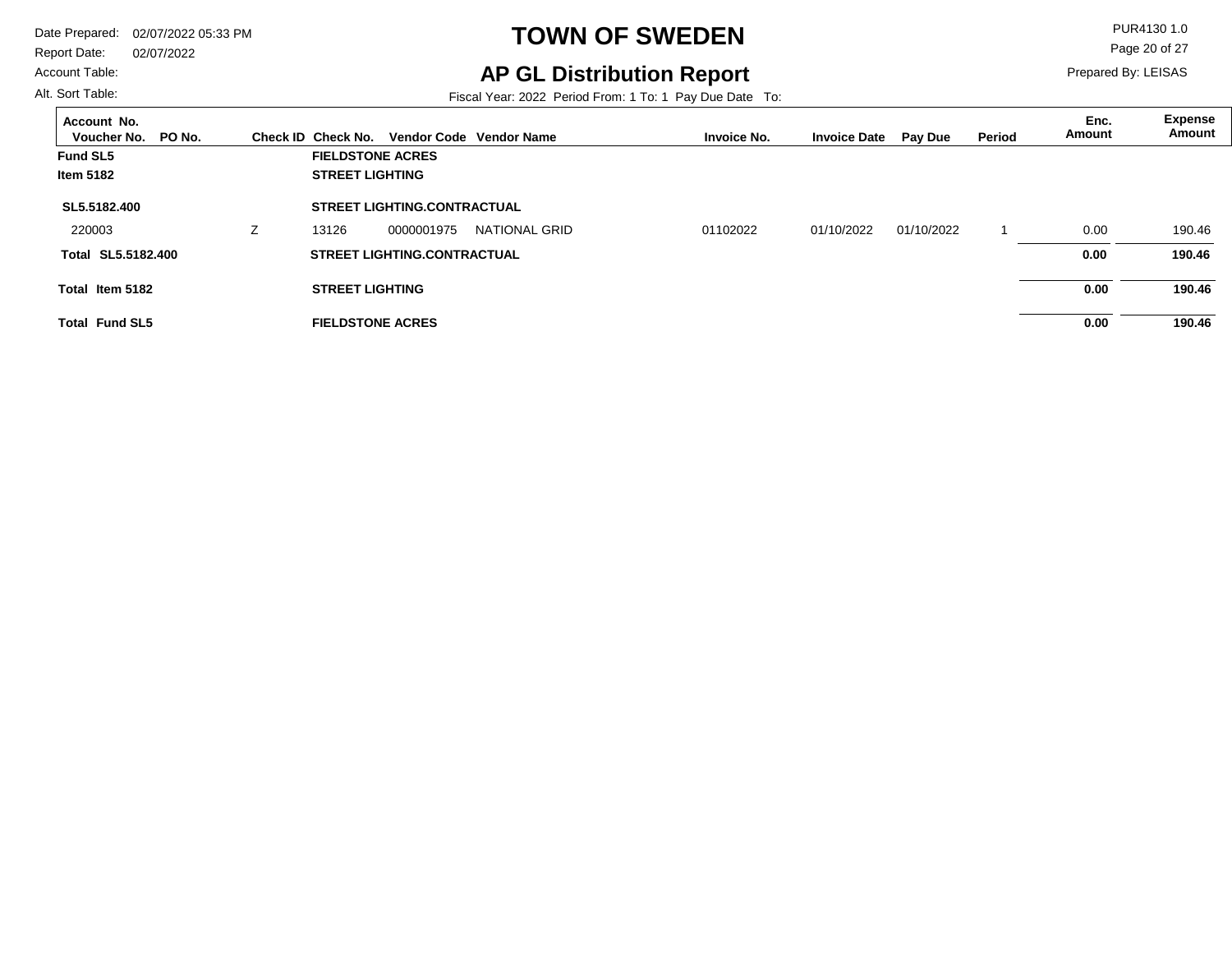#### Account Table:

Alt. Sort Table:

## **TOWN OF SWEDEN** PUR4130 1.0

**AP GL Distribution Report**

Fiscal Year: 2022 Period From: 1 To: 1 Pay Due Date To:

Page 21 of 27

| Account No.<br>PO No.<br>Voucher No. |   | Check ID Check No.     |                                    | Vendor Code Vendor Name | <b>Invoice No.</b> | <b>Invoice Date</b> | <b>Pay Due</b> | <b>Period</b> | Enc.<br>Amount | <b>Expense</b><br>Amount |
|--------------------------------------|---|------------------------|------------------------------------|-------------------------|--------------------|---------------------|----------------|---------------|----------------|--------------------------|
| <b>Fund SL6</b>                      |   | <b>NORTHVIEW</b>       |                                    |                         |                    |                     |                |               |                |                          |
| <b>Item 5182</b>                     |   | <b>STREET LIGHTING</b> |                                    |                         |                    |                     |                |               |                |                          |
| SL6.5182.400                         |   |                        | <b>STREET LIGHTING.CONTRACTUAL</b> |                         |                    |                     |                |               |                |                          |
| 220003                               | Z | 13126                  | 0000001975                         | <b>NATIONAL GRID</b>    | 01102022           | 01/10/2022          | 01/10/2022     |               | 0.00           | 188.57                   |
| Total SL6.5182.400                   |   |                        | <b>STREET LIGHTING.CONTRACTUAL</b> |                         |                    |                     |                |               | 0.00           | 188.57                   |
| Total Item 5182                      |   | <b>STREET LIGHTING</b> |                                    |                         |                    |                     |                |               | 0.00           | 188.57                   |
| <b>Total Fund SL6</b>                |   | <b>NORTHVIEW</b>       |                                    |                         |                    |                     |                |               | 0.00           | 188.57                   |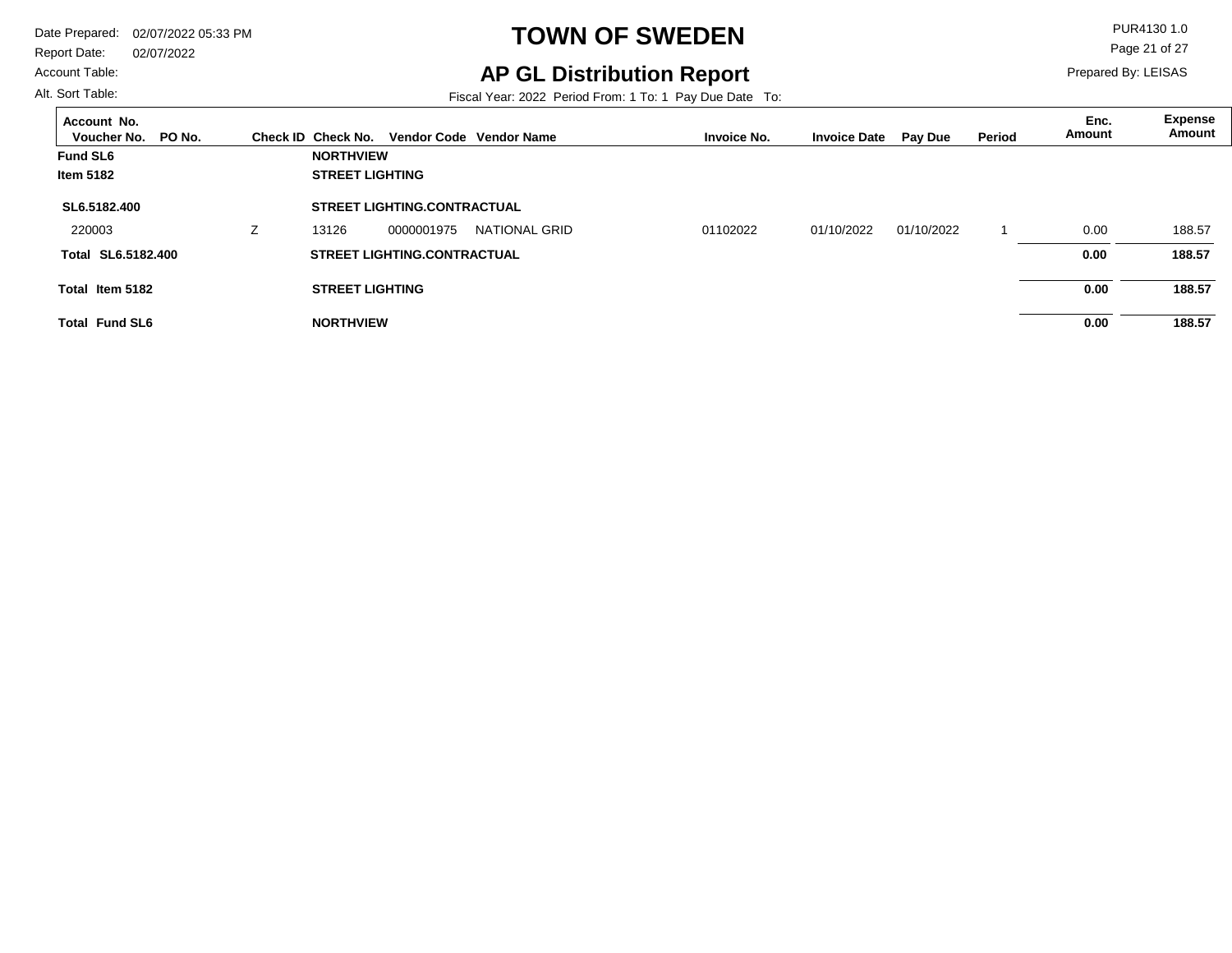#### Account Table:

Alt. Sort Table:

## **TOWN OF SWEDEN** PUR4130 1.0

### **AP GL Distribution Report**

Fiscal Year: 2022 Period From: 1 To: 1 Pay Due Date To:

Page 22 of 27

| Account No.<br>PO No.<br>Voucher No. |                          | Check ID Check No.     |                                    | Vendor Code Vendor Name | <b>Invoice No.</b> | <b>Invoice Date</b> | Pay Due    | Period | Enc.<br>Amount | <b>Expense</b><br>Amount |
|--------------------------------------|--------------------------|------------------------|------------------------------------|-------------------------|--------------------|---------------------|------------|--------|----------------|--------------------------|
| <b>Fund SL9</b>                      |                          |                        | NATHANIEL POOLE TRAIL LIGHTING     |                         |                    |                     |            |        |                |                          |
| <b>Item 5182</b>                     |                          | <b>STREET LIGHTING</b> |                                    |                         |                    |                     |            |        |                |                          |
| SL9.5182.400                         |                          |                        | <b>STREET LIGHTING.CONTRACTUAL</b> |                         |                    |                     |            |        |                |                          |
| 220003                               | $\overline{\phantom{a}}$ | 13126                  | 0000001975                         | NATIONAL GRID           | 01102022           | 01/10/2022          | 01/10/2022 |        | 0.00           | 188.57                   |
| Total SL9.5182.400                   |                          |                        | <b>STREET LIGHTING.CONTRACTUAL</b> |                         |                    |                     |            |        | 0.00           | 188.57                   |
| Total Item 5182                      |                          | <b>STREET LIGHTING</b> |                                    |                         |                    |                     |            |        | 0.00           | 188.57                   |
| <b>Total Fund SL9</b>                |                          |                        | NATHANIEL POOLE TRAIL LIGHTING     |                         |                    |                     |            |        | 0.00           | 188.57                   |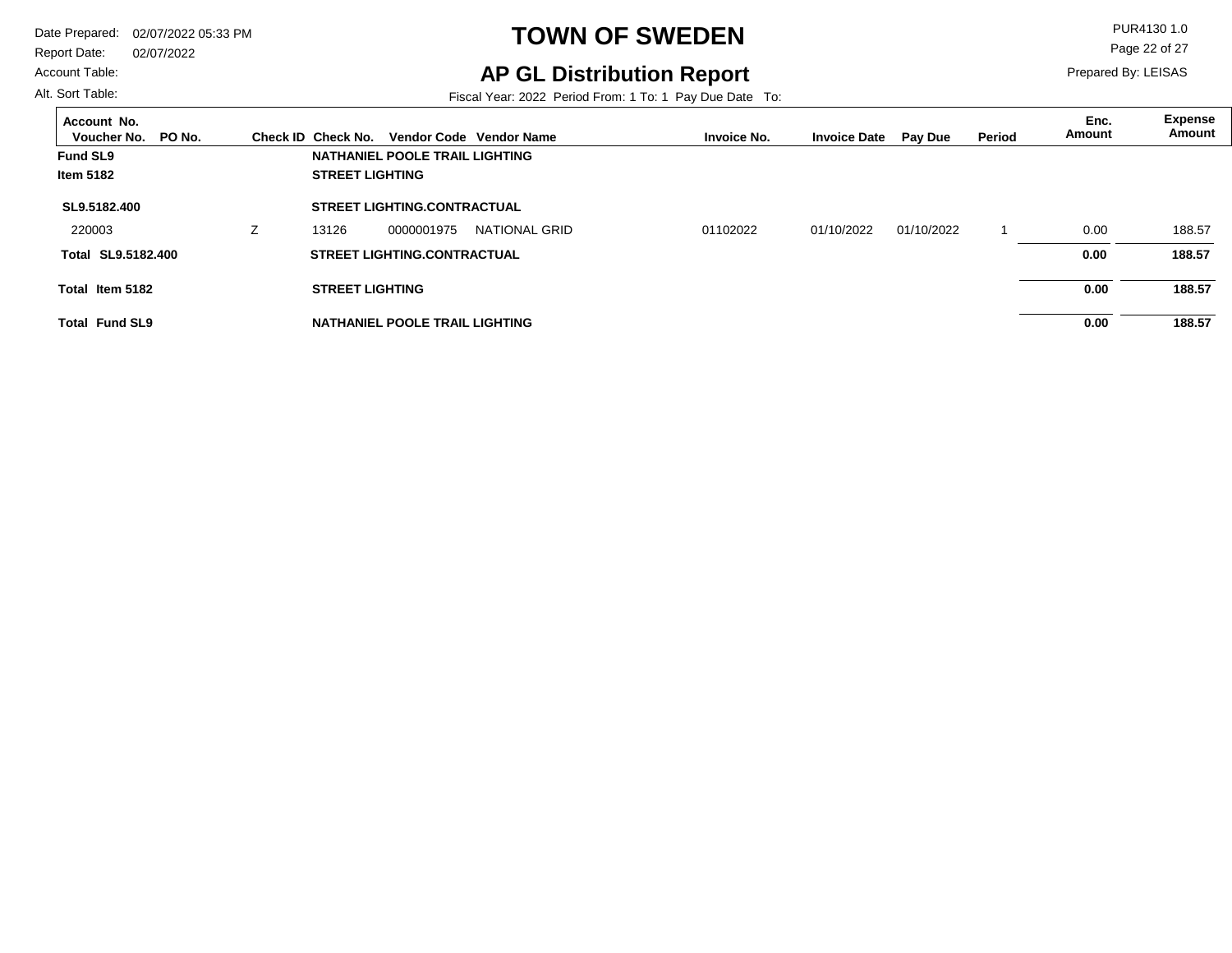Report Date: 02/07/2022 Account Table:

## **TOWN OF SWEDEN** PUR4130 1.0

**AP GL Distribution Report**

Fiscal Year: 2022 Period From: 1 To: 1 Pay Due Date To:

Page 23 of 27

Prepared By: LEISAS

| Account No.<br>Voucher No.<br>PO No. |   | Check ID Check No. |                           | Vendor Code Vendor Name | <b>Invoice No.</b> | <b>Invoice Date</b> | <b>Pay Due</b> | Period | Enc.<br><b>Amount</b> | <b>Expense</b><br>Amount |
|--------------------------------------|---|--------------------|---------------------------|-------------------------|--------------------|---------------------|----------------|--------|-----------------------|--------------------------|
| <b>Fund SP</b>                       |   |                    | <b>SPECIAL PARKS FUND</b> |                         |                    |                     |                |        |                       |                          |
| <b>Item 7110</b>                     |   | <b>PARKS</b>       |                           |                         |                    |                     |                |        |                       |                          |
| SP.7110.400                          |   |                    | <b>PARKS.CONTRACTUAL</b>  |                         |                    |                     |                |        |                       |                          |
| 220006                               | Z | 13131              | 0000001975                | <b>NATIONAL GRID</b>    | 0122B              | 01/18/2022          | 01/18/2022     |        | 0.00                  | 29.37                    |
| <b>Total SP.7110.400</b>             |   |                    | <b>PARKS.CONTRACTUAL</b>  |                         |                    |                     |                |        | 0.00                  | 29.37                    |
| Total Item 7110                      |   | <b>PARKS</b>       |                           |                         |                    |                     |                |        | 0.00                  | 29.37                    |
| <b>Total Fund SP</b>                 |   |                    | <b>SPECIAL PARKS FUND</b> |                         |                    |                     |                |        | 0.00                  | 29.37                    |

Alt. Sort Table: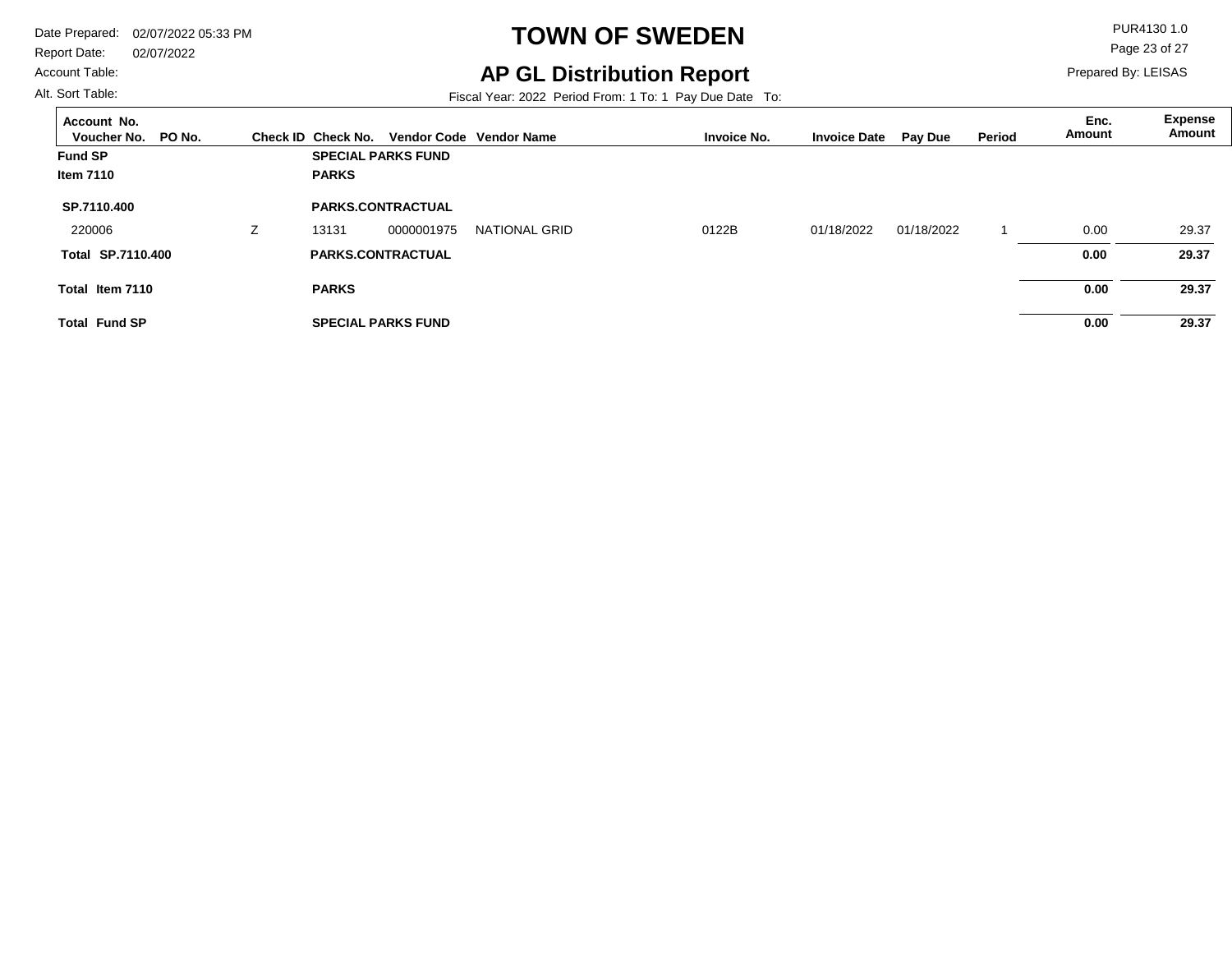Report Date: 02/07/2022

Account Table:

#### Alt. Sort Table:

## **TOWN OF SWEDEN** PUR4130 1.0

**AP GL Distribution Report**

Fiscal Year: 2022 Period From: 1 To: 1 Pay Due Date To:

Page 24 of 27

| Account No.<br>Voucher No.<br>PO No. |    | Check ID Check No.     |                                  | Vendor Code Vendor Name                    | <b>Invoice No.</b> | <b>Invoice Date</b> | <b>Pay Due</b> | Period | Enc.<br>Amount | <b>Expense</b><br>Amount |
|--------------------------------------|----|------------------------|----------------------------------|--------------------------------------------|--------------------|---------------------|----------------|--------|----------------|--------------------------|
| <b>Fund SS</b>                       |    |                        | <b>SWEDEN CONSOLIDATED SEWER</b> |                                            |                    |                     |                |        |                |                          |
| Item 8110                            |    |                        | <b>SEWER ADMINISTRATION</b>      |                                            |                    |                     |                |        |                |                          |
| SS.8110,400                          |    |                        |                                  | SEWER ADMINISTRATION.CONTRACTUAL           |                    |                     |                |        |                |                          |
| 220060                               | Z  | 13158                  | 0000007035                       | FALLS ROAD RAILROAD CO.                    | 01262022           | 01/26/2022          | 01/26/2022     | -1     | 0.00           | 340.82                   |
| Total SS.8110.400                    |    |                        |                                  | SEWER ADMINISTRATION.CONTRACTUAL           |                    |                     |                |        | 0.00           | 340.82                   |
| Total Item 8110                      |    |                        | <b>SEWER ADMINISTRATION</b>      |                                            |                    |                     |                |        | 0.00           | 340.82                   |
| Item 8120                            |    | <b>SANITARY SEWERS</b> |                                  |                                            |                    |                     |                |        |                |                          |
| SS.8120.400                          |    |                        |                                  | SEWER COLLECTION SYSTEM.CONTRACTUAL        |                    |                     |                |        |                |                          |
| 220016                               | Ζ  | 13150                  | 0000007023                       | DIG SAFELY NY, INC.                        | 21120732           | 01/26/2022          | 01/26/2022     |        | 0.00           | 18.00                    |
| 220025                               | Z  | 13181                  | 0000001944                       | MONROE COUNTY WATER AUTHORI 2022           |                    | 01/26/2022          | 01/26/2022     |        | 0.00           | 350.00                   |
| 220031                               | Z. | 13173                  | 0000005906                       | LOGICAL CONCEPTS INC.                      | 83120              | 01/26/2022          | 01/26/2022     |        | 0.00           | 276.00                   |
| Total SS.8120.400                    |    |                        |                                  | <b>SEWER COLLECTION SYSTEM.CONTRACTUAL</b> |                    |                     |                |        | 0.00           | 644.00                   |
| Total Item 8120                      |    | <b>SANITARY SEWERS</b> |                                  |                                            |                    |                     |                |        | 0.00           | 644.00                   |
| <b>Total Fund SS</b>                 |    |                        | <b>SWEDEN CONSOLIDATED SEWER</b> |                                            |                    |                     |                |        | 0.00           | 984.82                   |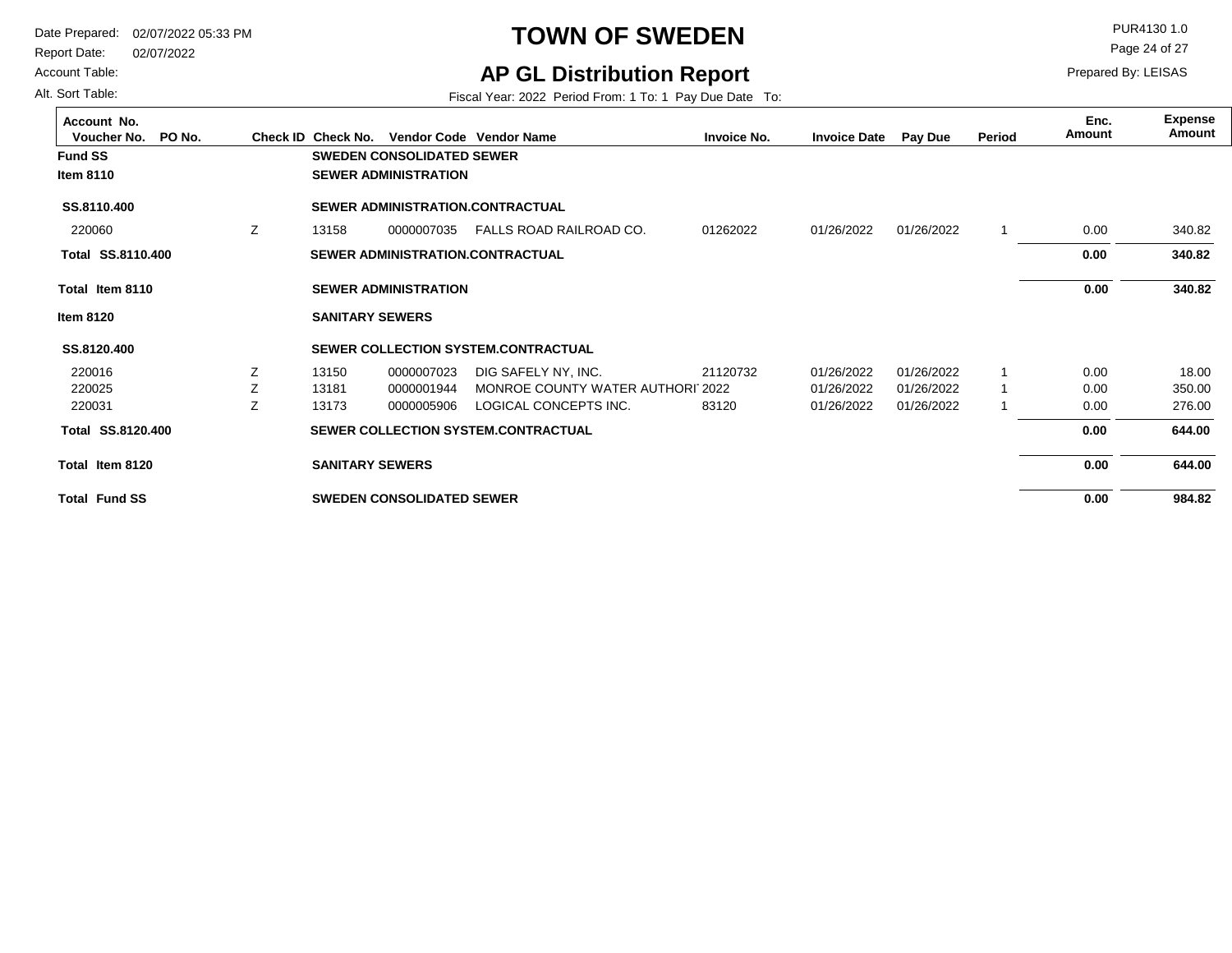Report Date: 02/07/2022

#### Account Table:

Alt. Sort Table:

## **TOWN OF SWEDEN** PUR4130 1.0

**AP GL Distribution Report**

Fiscal Year: 2022 Period From: 1 To: 1 Pay Due Date To:

Page 25 of 27

| Account No.<br>PO No.<br>Voucher No. | Check ID Check No.     |                              | Vendor Code Vendor Name             | <b>Invoice No.</b> | <b>Invoice Date</b> | Pay Due    | Period | Enc.<br>Amount | Expense<br>Amount |
|--------------------------------------|------------------------|------------------------------|-------------------------------------|--------------------|---------------------|------------|--------|----------------|-------------------|
| <b>Fund SS4</b>                      |                        | <b>HERITAGE SQUARE SEWER</b> |                                     |                    |                     |            |        |                |                   |
| <b>Item 8120</b>                     | <b>SANITARY SEWERS</b> |                              |                                     |                    |                     |            |        |                |                   |
| SS4.8120.400                         |                        |                              | SEWER COLLECTION SYSTEM.CONTRACTUAL |                    |                     |            |        |                |                   |
| 220006                               | 13131                  | 0000001975                   | NATIONAL GRID                       | 0122B              | 01/18/2022          | 01/18/2022 |        | 0.00           | 165.67            |
| 220031                               | 13173                  | 0000005906                   | LOGICAL CONCEPTS INC.               | 83120              | 01/26/2022          | 01/26/2022 |        | 0.00           | 276.00            |
| Total SS4.8120.400                   |                        |                              | SEWER COLLECTION SYSTEM.CONTRACTUAL |                    |                     |            |        | 0.00           | 441.67            |
| Total Item 8120                      | <b>SANITARY SEWERS</b> |                              |                                     |                    |                     |            |        | 0.00           | 441.67            |
| <b>Total Fund SS4</b>                |                        | <b>HERITAGE SQUARE SEWER</b> |                                     |                    |                     |            |        | 0.00           | 441.67            |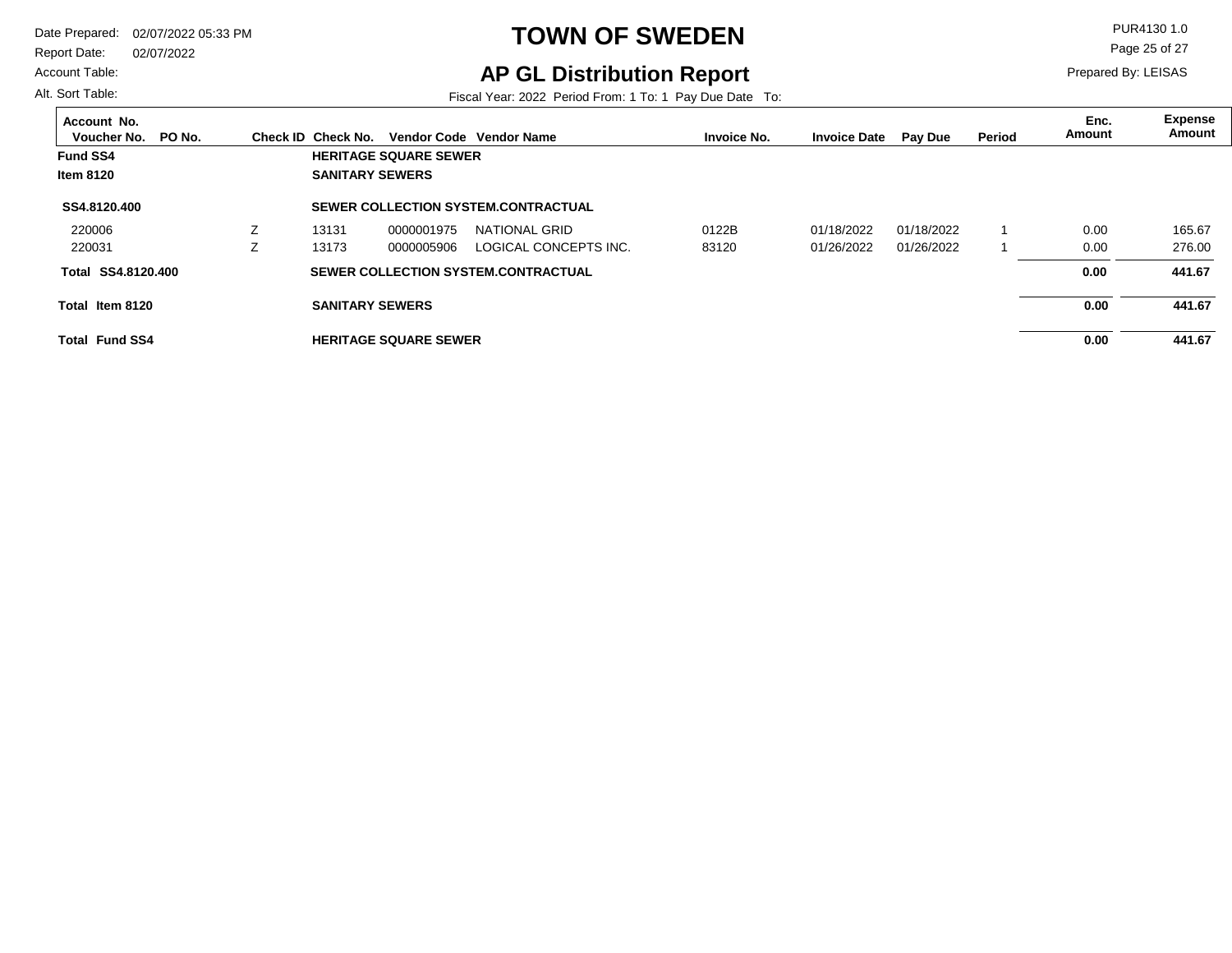Account Table:

Alt. Sort Table:

# **TOWN OF SWEDEN** PUR4130 1.0

### **AP GL Distribution Report**

Fiscal Year: 2022 Period From: 1 To: 1 Pay Due Date To:

Page 26 of 27

| Account No.<br>Voucher No.<br>PO No. |   | Check ID Check No. |                                    | Vendor Code Vendor Name                          | <b>Invoice No.</b> | <b>Invoice Date</b> | <b>Pay Due</b> | Period | Enc.<br>Amount | <b>Expense</b><br>Amount |
|--------------------------------------|---|--------------------|------------------------------------|--------------------------------------------------|--------------------|---------------------|----------------|--------|----------------|--------------------------|
| Fund SW13                            |   |                    | <b>CLARENDON COUNTY LINE WATER</b> |                                                  |                    |                     |                |        |                |                          |
| <b>Item 9710</b>                     |   | <b>BAN</b>         |                                    |                                                  |                    |                     |                |        |                |                          |
| SW13.9710.700                        |   |                    |                                    | <b>BOND INTEREST CLARENDON COUNTY LINE WATER</b> |                    |                     |                |        |                |                          |
| 220098                               | Ζ | 13210              | 0000004348                         | TOWN OF CLARENDON                                | 01262022           | 01/26/2022          | 01/26/2022     |        | 0.00           | 3,964.62                 |
| Total SW13.9710.700                  |   |                    |                                    | <b>BOND.INTEREST CLARENDON COUNTY LINE WATER</b> |                    |                     |                |        | 0.00           | 3,964.62                 |
| Total Item 9710                      |   | <b>BAN</b>         |                                    |                                                  |                    |                     |                |        | 0.00           | 3,964.62                 |
| <b>Total Fund SW13</b>               |   |                    | <b>CLARENDON COUNTY LINE WATER</b> |                                                  |                    |                     |                |        | 0.00           | 3,964.62                 |
| <b>Grand Total</b>                   |   |                    |                                    |                                                  |                    |                     |                |        | 0.00           | 339,316.74               |

| Dept. No. | <b>Name</b>                         | <b>Enc. Amount</b> | <b>Exp. Amount</b> |  |
|-----------|-------------------------------------|--------------------|--------------------|--|
| 1110      | <b>JUSTICES</b>                     | 0.00               | 1,126.65           |  |
| 1310      | <b>DIRECTOR OF FINANCE</b>          | 0.00               | 362.00             |  |
| 1320      | <b>AUDITOR</b>                      | 0.00               | 4,000.00           |  |
| 1330      | <b>TAX COLLECTION</b>               | 0.00               | 127.99             |  |
| 1355      | <b>ASSESSMENT</b>                   | 0.00               | 270.00             |  |
| 1410      | <b>CLERK</b>                        | 0.00               | 1,417.02           |  |
| 1420      | <b>ATTORNEY</b>                     | 0.00               | 12,854.32          |  |
| 1440      | <b>ENGINEER</b>                     | 0.00               | 3,940.00           |  |
| 1610      | <b>BUILDINGS &amp; GROUNDS</b>      | 0.00               | 135.98             |  |
| 1620      | <b>BUILDINGS</b>                    | 0.00               | 1,551.18           |  |
| 1621      | <b>SWEDEN CENTER</b>                | 0.00               | 33.92              |  |
| 1622      | <b>COMMUNITY CENTER</b>             | 0.00               | 4,896.16           |  |
| 1660      | <b>CENTRAL STOREROOM</b>            | 0.00               | 37.91              |  |
| 1670      | <b>CENTRAL PRINTING AND MAILING</b> | 0.00               | 268.94             |  |
| 1680      | <b>CENTRAL DATA PROCESSING</b>      | 0.00               | 3,310.00           |  |
| 1910      | UNALLOCATED INSURANCE               | 0.00               | 5,942.00           |  |
| 1920      | MUNICIPAL ASSOCIATION DUES          | 0.00               | 1,200.00           |  |
| 1950      | TAXES AND ASSESSMENTS ON PROPERTY   | 0.00               | 2,738.40           |  |
| 3620      | SAFETY INSPECTION                   | 0.00               | 2,731.61           |  |
| 5010      | <b>HIGHWAY SUPERINTENDANT</b>       | 0.00               | 698.49             |  |
| 5110      | <b>GENERAL REPAIRS</b>              | 0.00               | 1,650.00           |  |
| 5130      | <b>MACHINERY</b>                    | 0.00               | 15,350.23          |  |
| 5132      | <b>GARAGE</b>                       | 0.00               | 2,753.74           |  |
| 5140      | MISC (BRUSH & WEEDS)                | 0.00               | 379.28             |  |
| 5142      | <b>SNOW REMOVAL</b>                 | 0.00               | 11.273.84          |  |